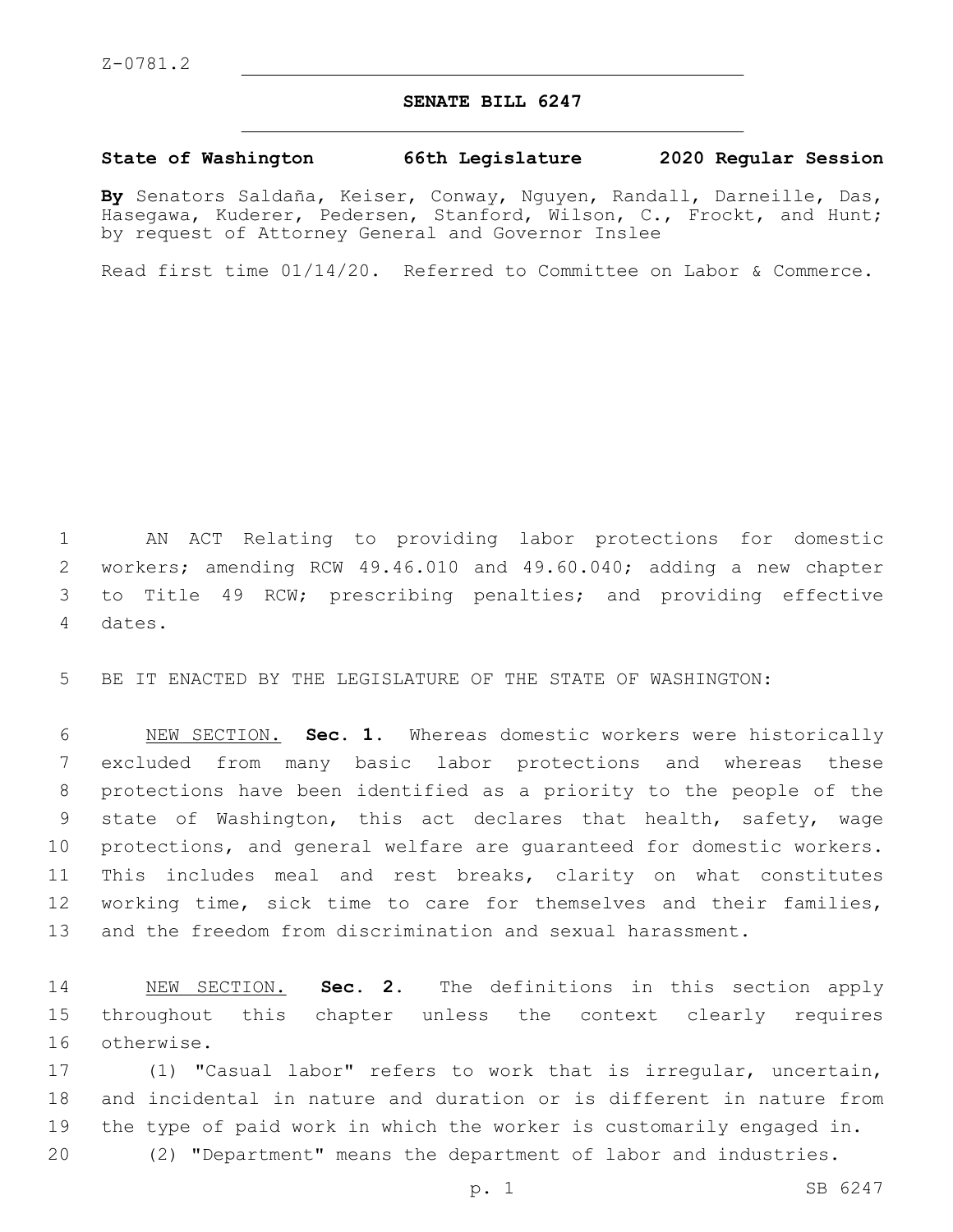(3) "Director" means the director of labor and industries.

 (4) "Domestic service" means services related to the care of persons in private homes or the maintenance of private homes or their 4 premises.

 (5)(a) "Domestic worker" includes hourly and salaried employees 6 and includes any worker who:

(i) Works for one or more hiring entity; and7

 (ii) Is an individual who works in residences as a nanny, house cleaner, home care worker, cook, gardener, or household manager, or for any domestic service purpose including but not limited to: Caring for a child; providing support services for a person who is sick, convalescing, elderly, or a person with a disability; providing housekeeping or house cleaning services; cooking; providing food or butler services; parking cars; cleaning laundry; gardening; or 15 working as a household manager.

(b) "Domestic worker" does not include:16

(i) Persons who provide babysitting on a casual labor basis;

 (ii) Any individual employed in casual labor in or about a private home, unless performed in the course of the hiring entity's 20 trade, business, or profession;

(iii) Individual providers, as defined in RCW 74.39A.240;

 (iv) Persons who perform house sitting, pet sitting, and dog walking duties that do not involve domestic service.

(6) "Employ" includes to permit to work.24

 (7) "Family member" shall be liberally construed to include, but not be limited to, a parent, child, sibling, aunt, uncle, cousin, grandparent, grandchild, grandniece, or grandnephew, or such 28 relatives when related by marriage.

 (8) "Hiring entity" means any employer, as defined in RCW 49.46.010(4), and in RCW 49.60.040(11), who employs a domestic worker, as well as any individual, partnership, association, corporation, business trust, or any combination thereof, which pays a wage or pays wages for the services of a domestic worker. It includes any such entity, person, or group of persons that provides compensation directly or indirectly to a domestic worker for the performance of domestic services and any such entity, person, or persons acting directly or indirectly in the interest of the hiring entity in relation to the worker. "Hiring entity" does not include state agencies or in-home services agencies as defined in RCW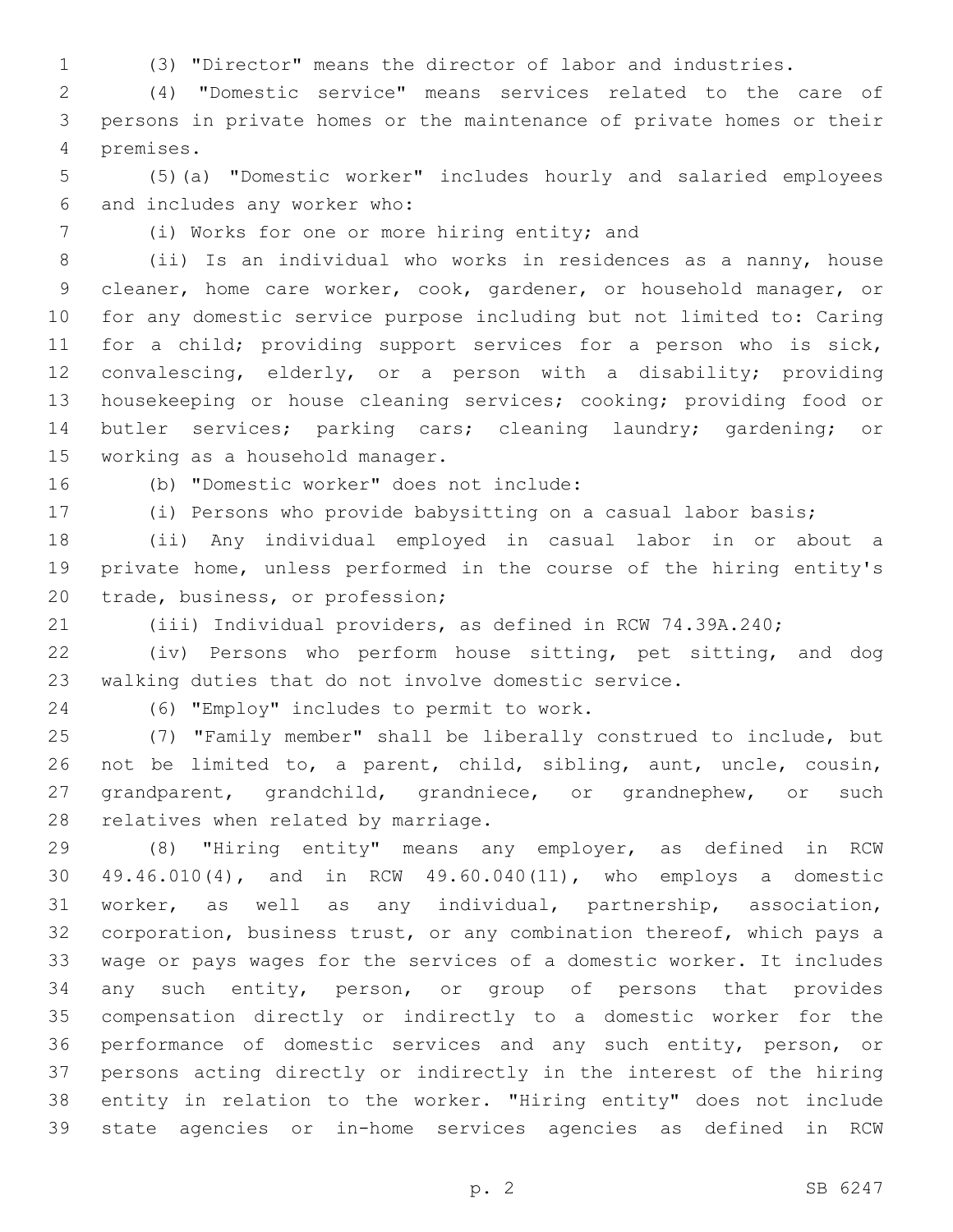70.127.010 to the extent that the home care services are funded 2 through RCW 74.39A.310.

 (9) "Standard rate of pay" means the agreed-upon rate of pay between the hiring entity and domestic worker, as reflected in the 5 written agreement.

 NEW SECTION. **Sec. 3.** A hiring entity employing a domestic worker must follow these requirements:

 (1) A hiring entity employing a domestic worker shall pay the domestic worker at least the minimum hourly rate as provided by RCW 49.46.020. This constitutes a wage payment requirement as defined in 11 RCW 49.48.082.

 (2) A hiring entity employing a domestic worker shall pay the domestic worker an overtime wage at a rate of one and one-half times the worker's regular rate for hours worked in excess of forty hours in a workweek as provided by RCW 49.46.130. This constitutes a wage 16 payment requirement as defined in RCW 49.48.082.

 (3) Domestic workers are entitled to an uninterrupted meal period of at least thirty minutes which commences no less than two hours nor more than five hours from the beginning of the shift. Meal periods shall be on the hiring entity's time when the domestic worker is required by the hiring entity to remain on duty on the premises or at a prescribed worksite in the interest of the hiring entity.

 (a) No domestic worker shall be required to work more than five 24 consecutive hours without a meal period.

 (b) Domestic workers working three or more hours longer than a normal workday shall be allowed at least one thirty-minute meal 27 period prior to or during the overtime period.

 (c) Domestic workers shall be allowed a rest period of not less than ten minutes, on the hiring entity's time, for each four hours of working time. Rest periods shall be scheduled as near as possible to the midpoint of the work period. No domestic worker shall be required to work more than three hours without a rest period.

 (d) A hiring entity may not discourage meal and rest breaks and cannot request that a domestic worker voluntarily waive meal and rest break requirements.35

 (e) Where the nature of the work allows employees to take intermittent rest periods equivalent to ten minutes for each four hours worked, scheduled rest periods are not required.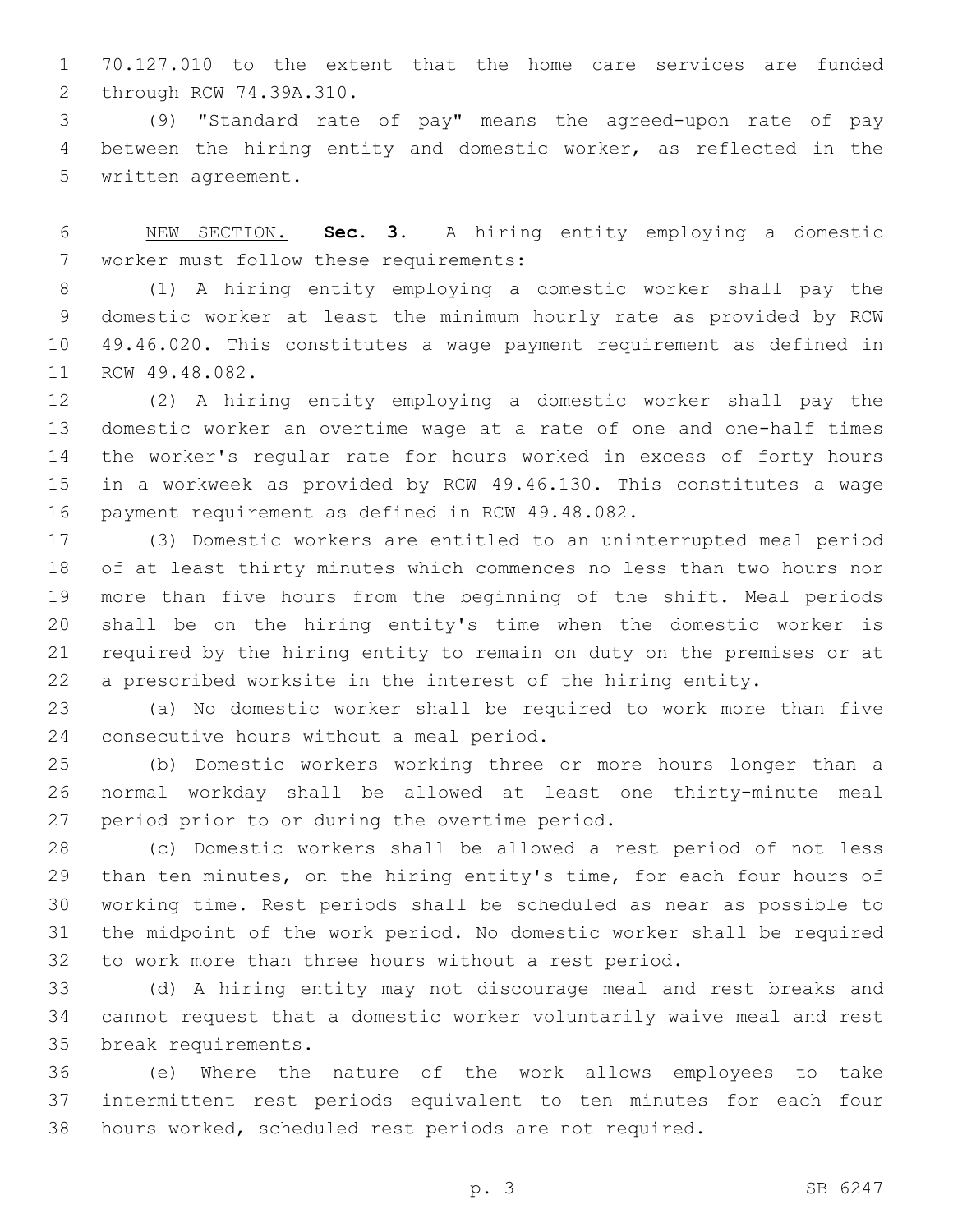(f) If the nature of the work does not allow a domestic worker to be relieved of all duties and an uninterrupted meal break or intermittent rest breaks may be impractical or impossible, a hiring entity must compensate the domestic worker for that time at the 5 standard rate of pay for that worker.

 (4) Subsections (1), (2), and (3) of this section do not apply where a domestic worker voluntarily provides additional homecare in excess of a written agreement between only the domestic worker and a family member to whom the domestic worker is providing services.

 (5) For domestic workers living in the home of their hiring entities, the hiring entity must permit the domestic worker to cook and consume the worker's own food, subject to reasonable restrictions based on the religious or health needs of the home's residents.

 (6) The domestic worker must have the right to retain personal effects, including any legal documents, including forms of 16 identification, passports, or other immigration documents.

 (7) All terms and expectations of employment must be in a written agreement as specified in RCW 49.46.010. This includes but is not limited to: Location where the work will be done; rate of pay, including overtime expectations and compensation for additional duties, if any; the work schedule at the time of hire including meal and rest breaks; if applicable, deduction agreements, information about days of rest, sick days, vacation days, personal days, and holidays; transportation, severance, and health insurance costs; and any fees or other costs for the domestic worker associated with 26 expectations of employment.

(a) All written agreements under this subsection (7) shall be:

 (i) Provided in a language or languages understood by both the 29 worker and hiring entity; and

 (ii) Signed and dated by both the hiring entity and the domestic worker, after any time requested for review by either party has 32 passed.

 (b) No provisions in the written agreement may waive a domestic worker's rights under federal, state, or local law.

 (c) The agreements may not contain mandatory predispute arbitration clauses for employee claims of their legal rights, noncompete agreements, nondisclosure agreements, or nondisparagement agreements that inhibit a domestic worker's claims of their legal rights under this chapter, or noncompete agreements that limit the

p. 4 SB 6247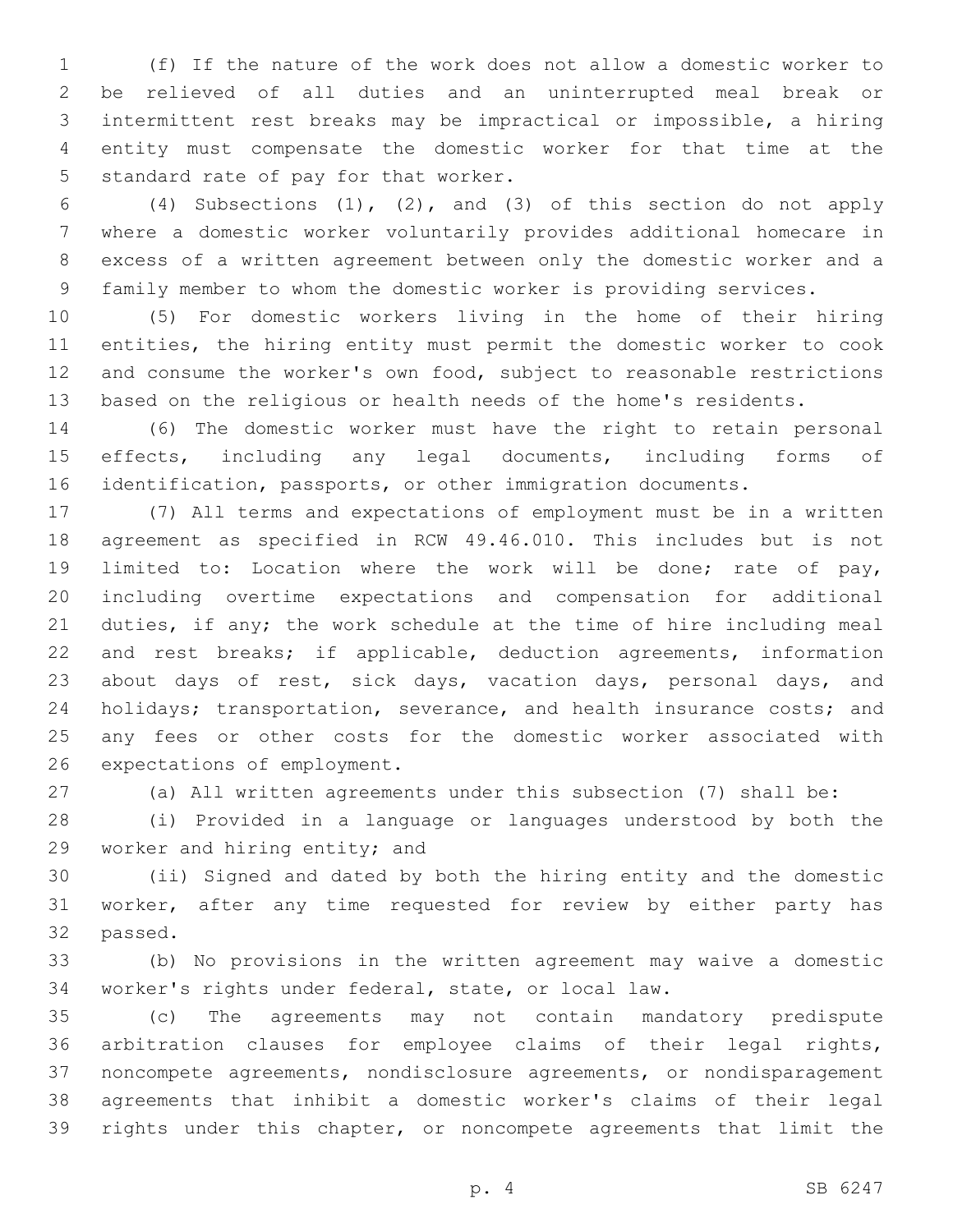ability of domestic workers to seek any other form of domestic work 2 postemployment.

 (8) Any time a hiring entity initiates a written agreement of employment, a disclosure of rights specified in section 16 of this 5 act must accompany that agreement.

 (9) The hiring entity shall provide a minimum two-week notification period before termination of the employment**.** For live-in domestic workers, a minimum four-week notification period before termination of the employment relationship shall be provided.

10 (a) No notification period is required if:

 (i) It is in connection with termination of work performed on a 12 casual labor basis for a hiring entity;

(ii) It occurs during an agreed-upon probationary period.

(b) Notice of termination requirements do not apply if:

 (i) The hiring entity terminates employment based on a good faith belief that the domestic worker has engaged in misconduct as defined in RCW 50.04.294 or if circumstances outside of the hiring entity or the hiring entity's control apply. This includes death, or if both the hiring entity and domestic worker agree that the care needs have significantly changed and cannot be addressed by the current employment relationship. If an investigation into termination commences, the hiring entity must be able to articulate and support 23 the allegations of misconduct or change of circumstances;

 (ii) If the domestic worker becomes unable to meet the stated requirements for compensation as outlined in the written agreement.

 (c) Failure to provide notification as required under this subsection shall entitle the domestic worker to severance pay in the amount of the worker's standard rate of pay multiplied by the regular number of hours worked over the period of time during which the 30 required notification was not provided.

 (10) A hiring entity shall create and maintain records documenting hours worked, pay rate, the existence of a written contract, and, where applicable, the leave time earned and used. If a complaint is filed and an investigation commences, the hiring entity 35 must make these records accessible.

 (11) The enforcement entity shall maintain the confidentiality of all records it obtains in connection with enforcement activities to 38 the full extent permitted by law.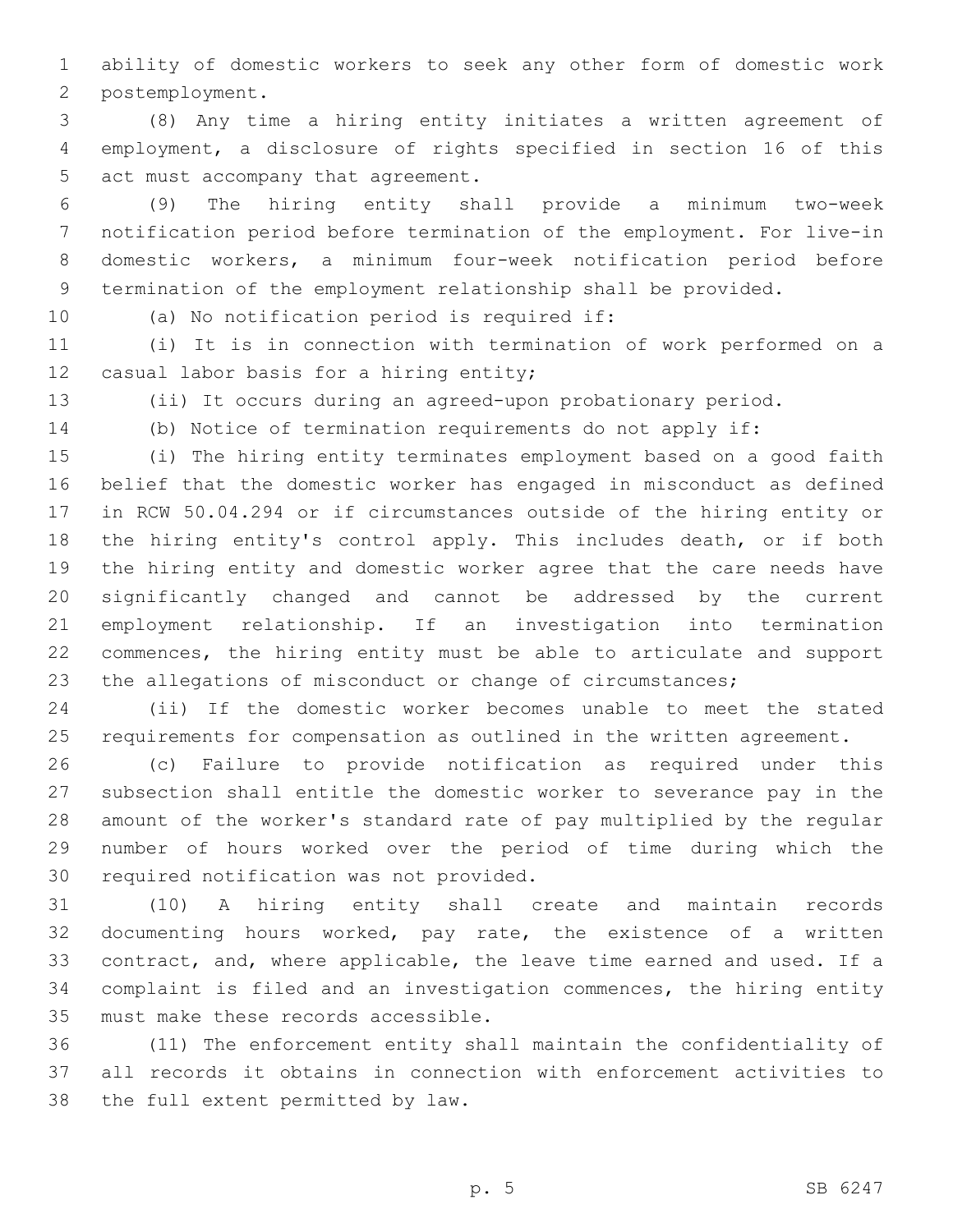NEW SECTION. **Sec. 4.** A hiring entity that employs a domestic worker may not:

 (1) Request that the domestic worker allow the hiring entity, on either a mandatory or voluntary basis, to have possession of any personal effects, including any legal documents, including forms of identification, passports, or other immigration documents;

 (2) Engage in any form of discrimination and harassment as defined by chapter 49.60 RCW. A domestic worker who files a complaint or brings suit alleging discrimination in violation of RCW 49.60.180 shall be entitled to all the procedural and substantive rights 11 available under chapter 49.60 RCW;

 (3) Subject a domestic worker to conduct with the purpose or effect of unreasonable interfering with the domestic worker's work performance by creating an intimidating, hostile, or offensive work 15 environment;

 (4) Monitor or record, through any means, the activities of the domestic worker using a bathroom or similar facility, in the domestic worker's private living quarters, or while the domestic worker is engaged in personal activities associated with dressing or changing 20 clothes;

 (5) Monitor, record, or interfere with the private communications 22 of a domestic worker:

 (6) Communicate to a person exercising rights protected under this chapter, directly or indirectly, the willingness or intent to inform a government employee or contracted organization suspected citizenship or immigration status of a domestic worker or a family member to a federal, state, or local agency because the domestic worker has exercised any right under this chapter;

 (7) Take any adverse action against a domestic worker because the domestic worker has exercised their rights provided under this chapter. Such rights include, but are not limited to: Filing an action, organizing or communicating amongst themselves, participating in political speech, disclosing their immigration status, or instituting or causing to be instituted any proceeding under or 35 related to this chapter.

 NEW SECTION. **Sec. 5.** Where more than one hiring entity has an employment relationship with a domestic worker in connection with the same work or where more than one hiring entity has an overlapping employment relationship with a domestic worker, the hiring entities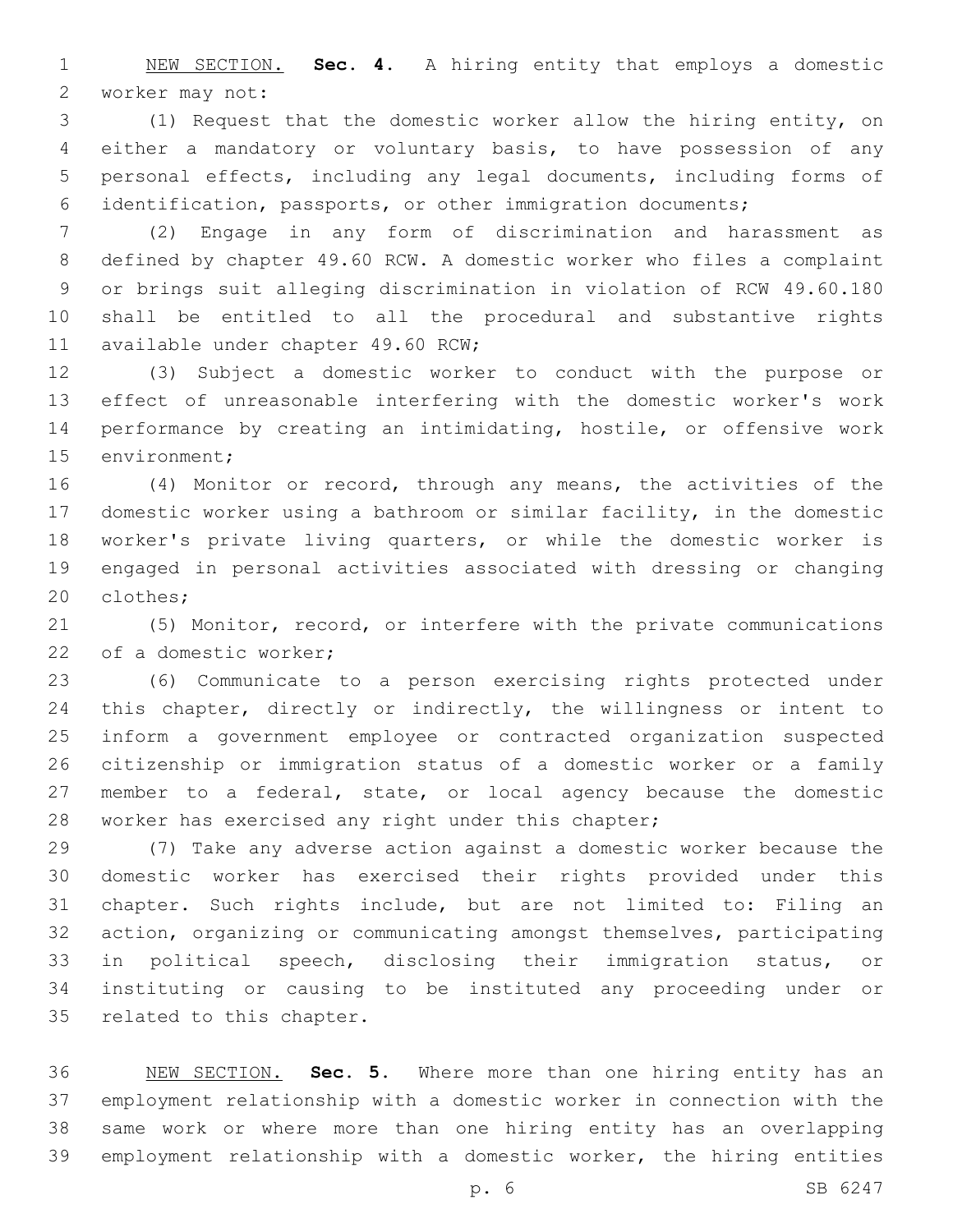are subject to liability as well as concurrent fines and penalties for violations of this chapter. Any state agency that does not contract with or employ domestic workers in the ordinary course of business shall not be subject to liability unless that state agency directly interferes with the rights established for domestic workers under this act.6

 NEW SECTION. **Sec. 6.** (1) If a domestic worker files a complaint with the department alleging a violation of the domestic worker's rights under section 3 of this act, the department may investigate the complaint under this section.

 (a) The department may not investigate any such alleged violation of rights that occurred more than three years before the date that 13 the domestic worker filed the complaint.

 (b) If a domestic worker files a timely complaint with the department, the department may investigate the complaint and issue either a citation assessing a civil penalty or a closure letter within sixty days after the date on which the department received the complaint, unless the complaint is otherwise resolved. The department may extend the period by providing advance written notice to the domestic worker and the hiring entity setting forth good cause for an extension of the period and specifying the duration of the extension.

 (c) If the department investigates a violation under this section, the department may send notice of a citation assessing a civil penalty or the closure letter to both the hiring entity and the domestic worker by service of process or using a method by which the mailing can be tracked or the delivery can be confirmed to their last 27 known addresses.

 (2) Unless otherwise resolved, if the department's investigation finds that the domestic worker's allegation cannot be substantiated, the department will issue a closure letter to the domestic worker and 31 the hiring entity detailing such finding.

 (3) If the department determines that the violation of rights under this chapter was a willful violation, the department may order the hiring entity to pay the department a civil penalty as specified 35 in (a) of this subsection.

 (a) A citation assessing a civil penalty for a willful violation of such rights will be one thousand dollars for each willful violation. For a repeat willful violator, the citation assessing a civil penalty will not be less than two thousand dollars for each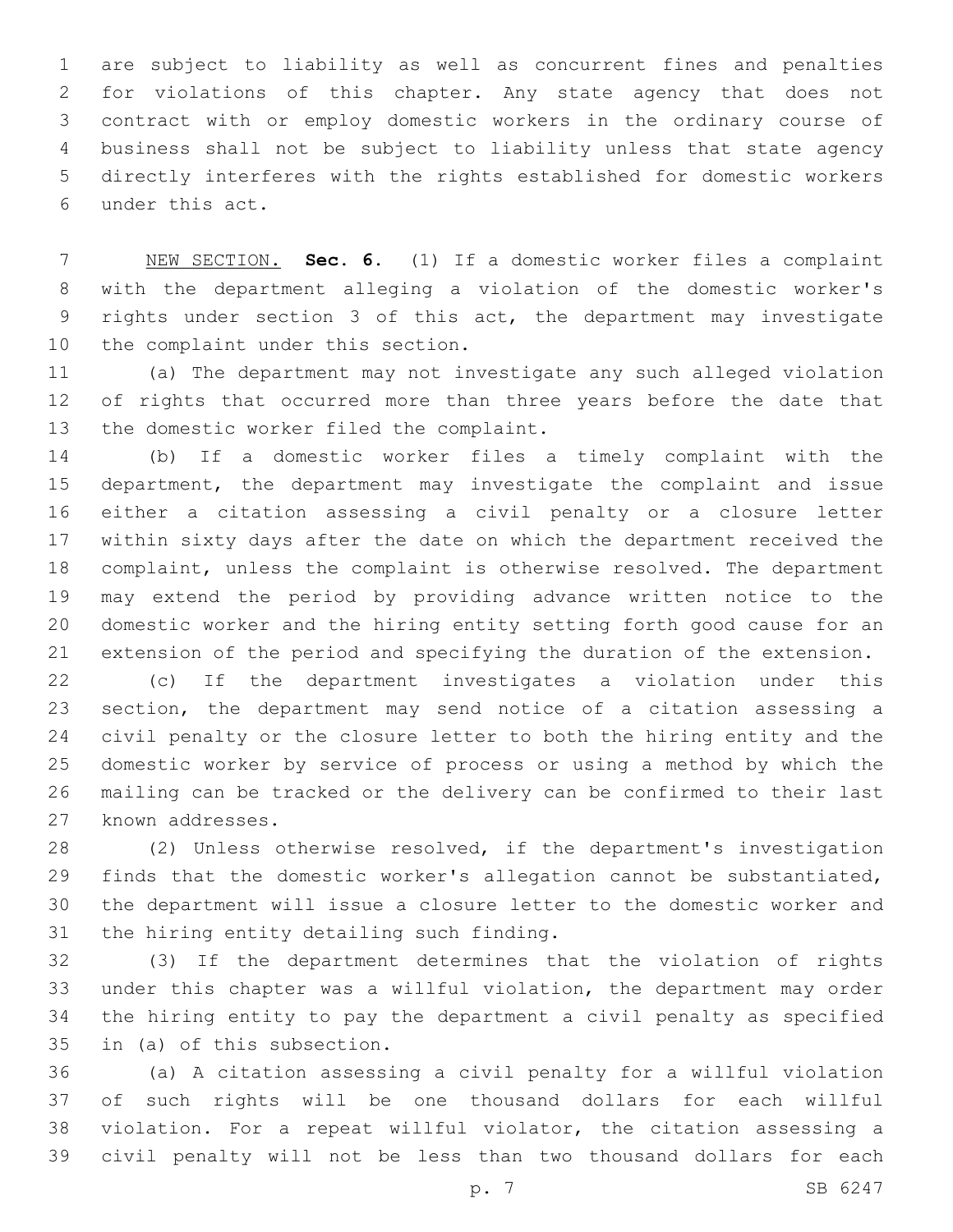repeat willful violation, but no greater than twenty thousand dollars 2 for each repeat willful violation.

 (b) The department may not issue a citation assessing a civil penalty if the hiring entity reasonably relied on:4

 (i) A written order, ruling, approval, opinion, advice, determination, or interpretation of the director; or

 (ii) An interpretive or administrative policy issued by the department and filed with the office of the code reviser. In accordance with the department's retention schedule obligations under chapter 40.14 RCW, the department will maintain a complete and accurate record of all written orders, rulings, approvals, opinions, 12 advice, determinations, and interpretations for purposes of determining whether a hiring entity is immune from civil penalties 14 under this subsection (3)(b).

 (c) The department may, at any time, waive or reduce a civil 16 penalty assessed under this section.

 (d) The department will deposit civil penalties paid under this section into a domestic workers rights grant program for the purpose 19 of enforcing rights for domestic workers under this act, educating domestic workers of their rights under this act, educating domestic worker hiring entities of their responsibilities under this act, and assisting domestic workers in pursuing their workplace rights under this act. The department will administer the grant program for community organizations that further this purpose.

 (4) For purposes of this section, the following definitions apply:

 (a) "Repeat willful violator" means any hiring entity that has been the subject of a final and binding citation for a willful violation of one or more rights under this chapter, and all applicable rules, within three years of the date of issuance of the most recent citation for a willful violation of one or more such 32 rights.

 (b) "Willful" means a knowing and intentional action that is neither accidental nor the result of a bona fide dispute.

 NEW SECTION. **Sec. 7.** (1) A person, firm, or corporation aggrieved by a citation assessing a civil penalty issued by the department under section 6 of this act may appeal the citation to the director by filing a notice of appeal with the director within thirty days of the department's issuance of the citation. A citation not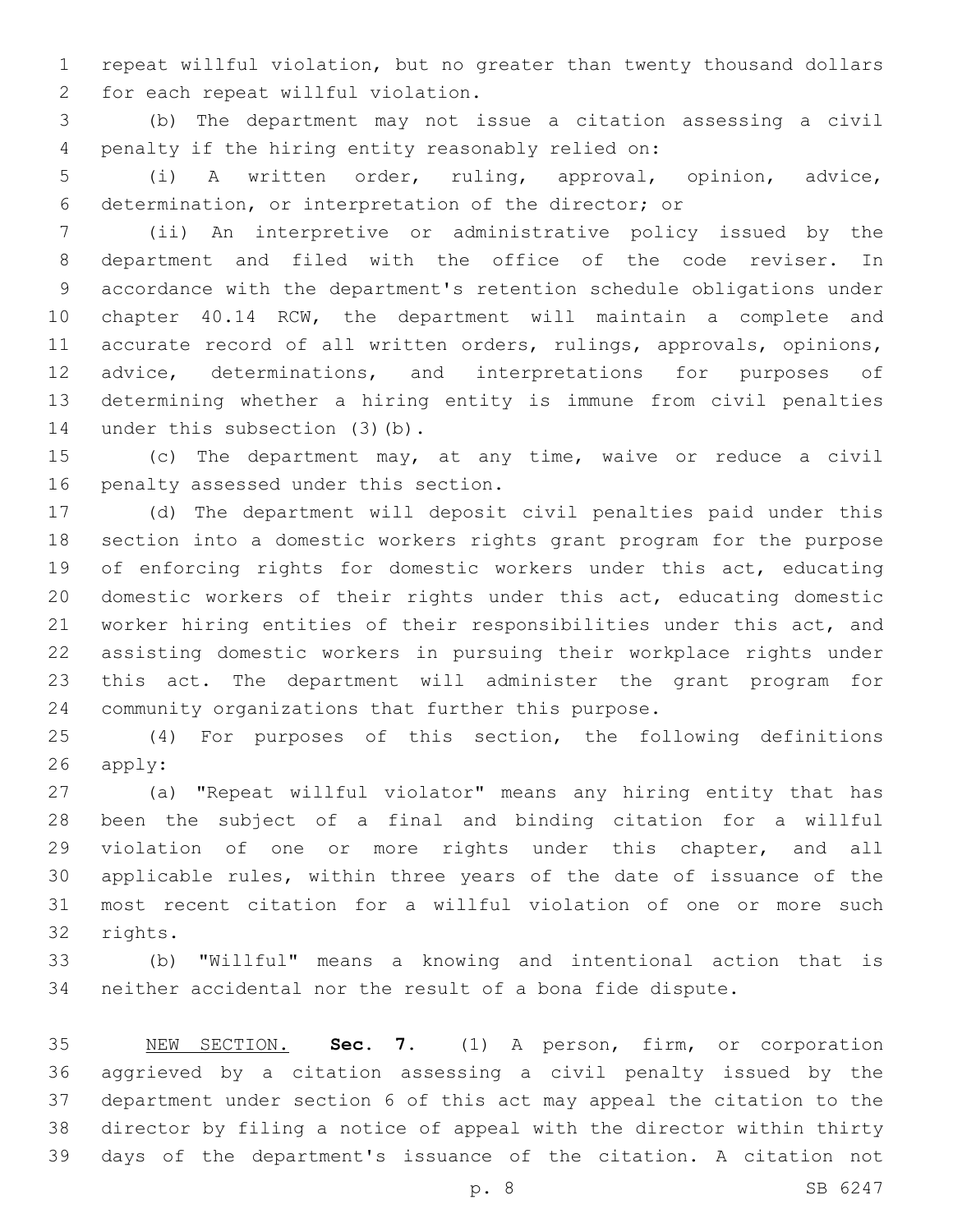appealed within thirty days is final and binding, and not subject to 2 further appeal.

 (2) A notice of appeal filed with the director under this section will stay the effectiveness of the citation pending final review of the appeal by the director as provided for in chapter 34.05 RCW.

 (3) Upon receipt of a notice of appeal, the director will assign the hearing to an administrative law judge of the office of administrative hearings to conduct the hearing and issue an initial order. The hearing and review procedures will be conducted in accordance with chapter 34.05 RCW, and the standard of review by the administrative law judge of an appealed citation will be de novo. Any party who seeks to challenge an initial order shall file a petition for administrative review with the director within thirty days after service of the initial order. The director will conduct the administrative review in accordance with chapter 34.05 RCW.

 (4) The director will issue all final orders after appeal of the initial order. The final order of the director is subject to judicial 18 review in accordance with chapter 34.05 RCW.

 (5) Orders that are not appealed within the period specified in this section and chapter 34.05 RCW are final and binding, and not 21 subject to further appeal.

 (6) A hiring entity who fails to allow adequate inspection of records in an investigation by the department within a reasonable time period may not use such records in any appeal under this section to challenge the correctness of any determination by the department 26 of penalties assessed.

 NEW SECTION. **Sec. 8.** Collections of unpaid citations administered under sections 10 and 11 of this act will be handled pursuant to the procedures outlined in RCW 49.48.086.

 NEW SECTION. **Sec. 9.** (1) It is unlawful for a hiring entity to interfere with, restrain, or deny the exercise of any right provided under or in connection with this chapter. This means a hiring entity may not use a domestic worker's exercise of any of the rights provided in this chapter as a negative factor in any employment action such as evaluation, promotion, or termination, or otherwise subject a domestic worker to discipline for the exercise of any rights provided under this chapter.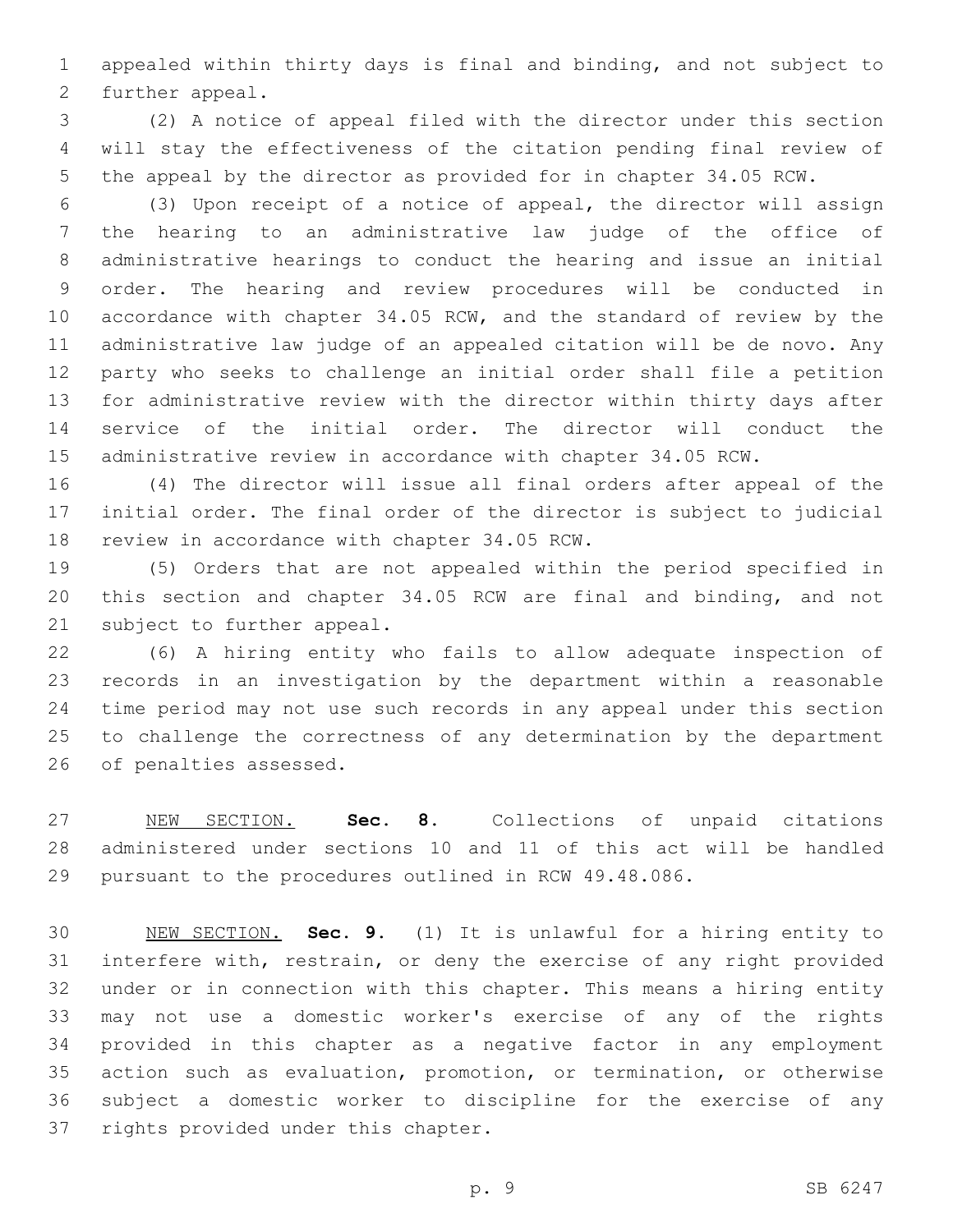(2) No hiring entity or any other person shall communicate to a person exercising rights protected under this chapter, directly or indirectly, the willingness or intent to inform a government employee or contracted organization suspected citizenship or immigration status of a domestic worker or a family member to a federal, state, or local agency because the domestic worker has exercised a right 7 under this chapter.

 (3) It is unlawful for a hiring entity to take any adverse action against a domestic worker because the domestic worker has exercised their rights provided under this chapter. Such rights include, but are not limited to: Disclosing their immigration status or instituting or causing to be instituted any proceeding under or 13 related to this chapter.

 (4) Adverse action means any action taken or threatened by a hiring entity against a domestic worker for their exercise of rights under this chapter, which may include, but is not limited to:

(a) Denying the use of any rights provided under this chapter;

(b) Denying or delaying payment due under this chapter;

(c) Terminating, suspending, demoting, or denying a promotion;

 (d) Reducing the number of work hours for which the domestic 21 worker is scheduled;

(e) Altering the domestic worker's preexisting work schedule;

(f) Reducing the domestic worker's rate of pay; and

 (g) Threatening to take, or taking action, based upon the immigration status of a domestic worker or a domestic worker's family 26 member.

 (5) It shall be considered a rebuttable presumption of retaliation if the hiring entity or any other person takes an adverse action against a domestic worker within ninety calendar days of the domestic worker's exercise of rights protected under this chapter. However, in the case of seasonal employment that ended before the close of the ninety calendar day period, the presumption also applies if the hiring entity fails to rehire a former domestic worker at the next opportunity for work in the same position. The hiring entity may rebut the presumption with clear and convincing evidence that the adverse action was taken for a permissible purpose.

 NEW SECTION. **Sec. 10.** (1) A domestic worker who believes that they were subject to retaliation by their hiring entity, as defined in this chapter, except for section 4 of this act, for the exercise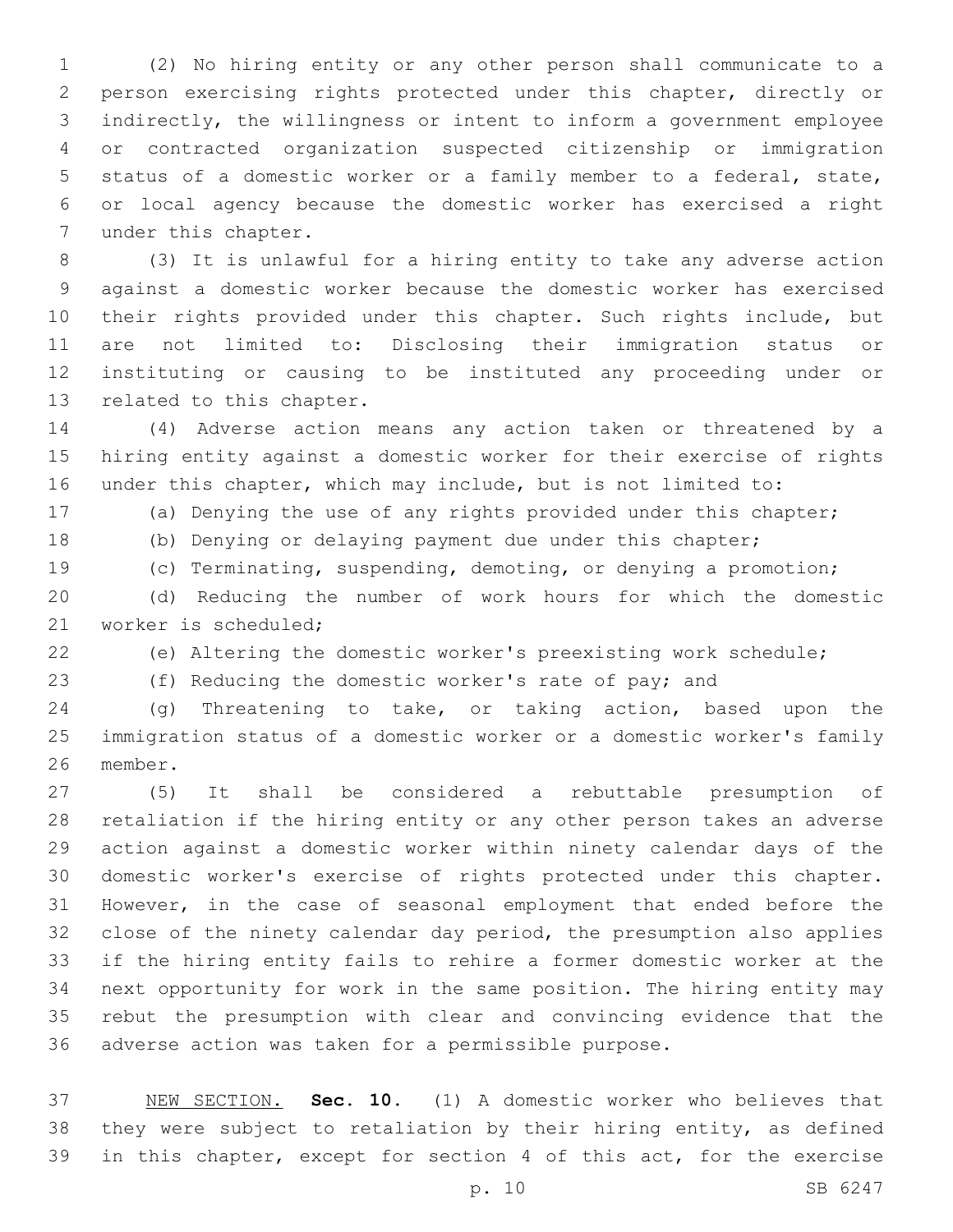of any domestic worker right under this chapter, may file a complaint with the department within one hundred eighty days of the alleged retaliatory action. The department may, at its discretion, extend the one hundred eighty day period on recognized equitable principles or because extenuating circumstances exist. For example, the department may extend the one hundred eighty day period when there is evidence that the hiring entity has concealed or misled the domestic worker 8 regarding the alleged retaliatory action.

 (2) If a domestic worker files a timely complaint with the department alleging retaliation, the department may investigate the complaint and issue either a citation and notice of assessment or a determination of compliance within ninety days after the date on which the department received the complaint, unless the complaint is otherwise resolved. The department may extend the period by providing advance written notice to the domestic worker and the hiring entity setting forth good cause for an extension of the period and 17 specifying the duration of the extension.

 (3) The department may consider a complaint to be otherwise resolved when the domestic worker and the hiring entity reach a mutual agreement to remedy any retaliatory action, or the domestic worker voluntarily and on the domestic worker's own initiative withdraws the complaint. Mutual agreements include, but are not limited to, rehiring, reinstatement, back pay, and reestablishment of 24 benefits.

 (4) If the department's investigation finds that the domestic worker's allegation of retaliation cannot be substantiated, the department may issue a determination of compliance to the domestic worker and the hiring entity detailing such finding.

 (5) If the department's investigation finds that the hiring entity retaliated against the domestic worker, and the complaint is not otherwise resolved, the department may, at its discretion, notify the hiring entity that the department intends to issue a citation and notice of assessment, and may provide up to thirty days after the date of such notification for the hiring entity to take corrective action to remedy the retaliatory action. If the complaint is not otherwise resolved, then the department may issue a citation and notice of assessment. The department's citation and notice of 38 assessment may:

 (a) Order the hiring entity to make payable to the domestic worker earnings that the domestic worker did not receive due to the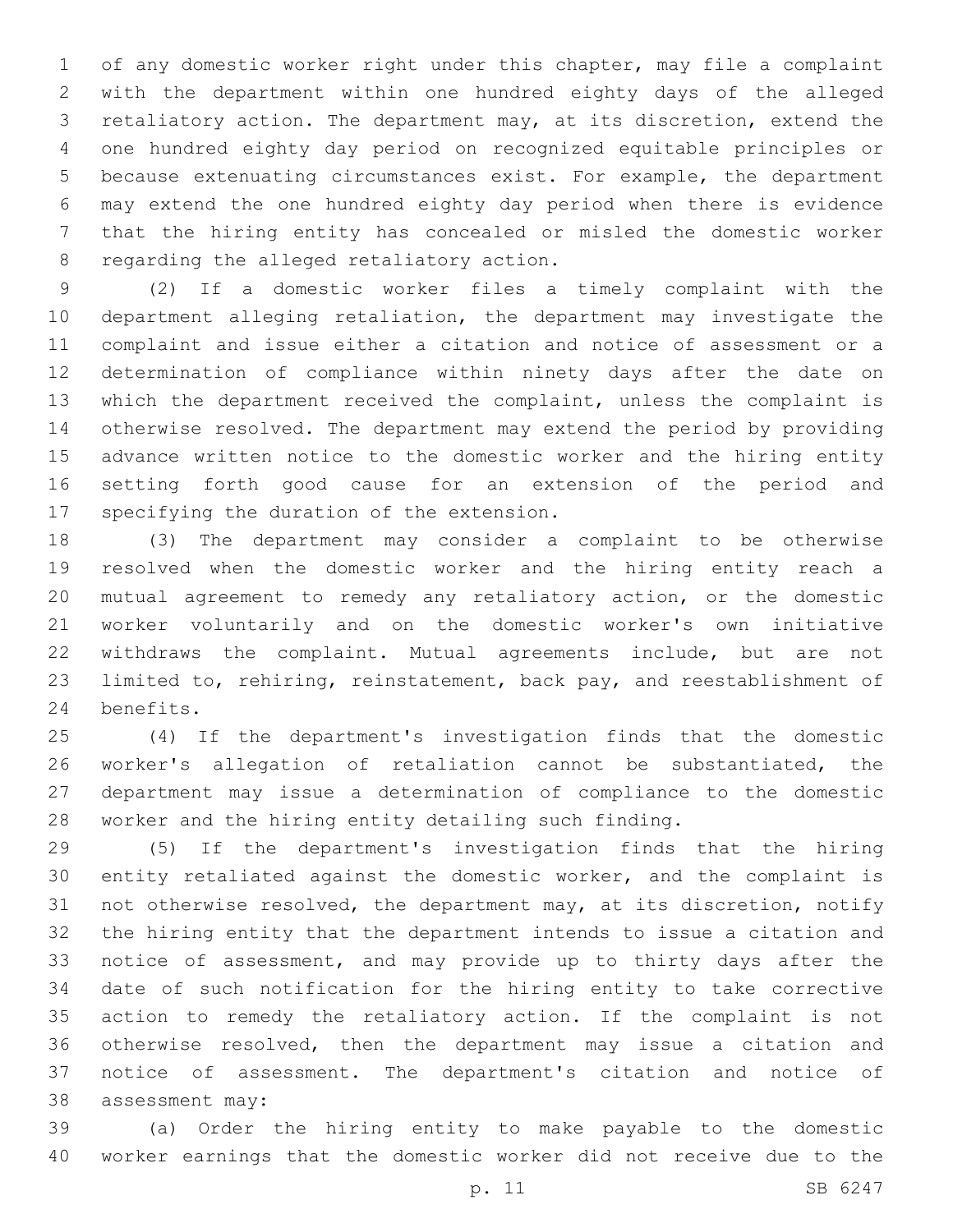hiring entity's retaliatory action, including interest of one percent per month on all earnings owed. The earnings and interest owed will be calculated from the first date earnings were owed to the domestic worker;4

 (b) Order the hiring entity to restore the domestic worker to the position of employment held by the domestic worker when the retaliation occurred, or restore the domestic worker to an equivalent 8 position with equivalent employment hours, work schedule, benefits, 9 pay, and other terms and conditions of employment;

 (c) For the first violation, order the hiring entity to pay the department a civil penalty as specified in this chapter; and

 (d) For a repeat violation, order the hiring entity to pay the department up to double the civil penalty as specified in this 14 chapter.

 (6) If the department issues a citation and notice of assessment or determination of compliance, the department will send the citation and notice of assessment or determination of compliance to both the hiring entity and domestic worker by service of process or using a method by which the mailing can be tracked or the delivery can be 20 confirmed to their last known addresses.

 (7) During an investigation of the domestic worker's retaliation complaint, if the department discovers information suggesting alleged violations by the hiring entity of the domestic worker's other rights 24 under this chapter, and all applicable rules, the department may investigate and take appropriate enforcement action without requiring the domestic worker to file a new or separate complaint. If the department determines that the hiring entity violated additional rights of the domestic worker under this chapter, and all applicable rules, the hiring entity may be subject to additional enforcement actions for the violation of such rights. If the department discovers information alleging the hiring entity retaliated against or otherwise violated rights of other domestic workers under this chapter, and all applicable rules, the department may launch further investigation under this chapter, and all applicable rules, without 35 requiring additional complaints to be filed.

 (8) The department may prioritize retaliation investigations as needed to allow for timely resolution of complaints.

 (9) Nothing in this chapter limits the department's ability to 39 investigate under any other authority.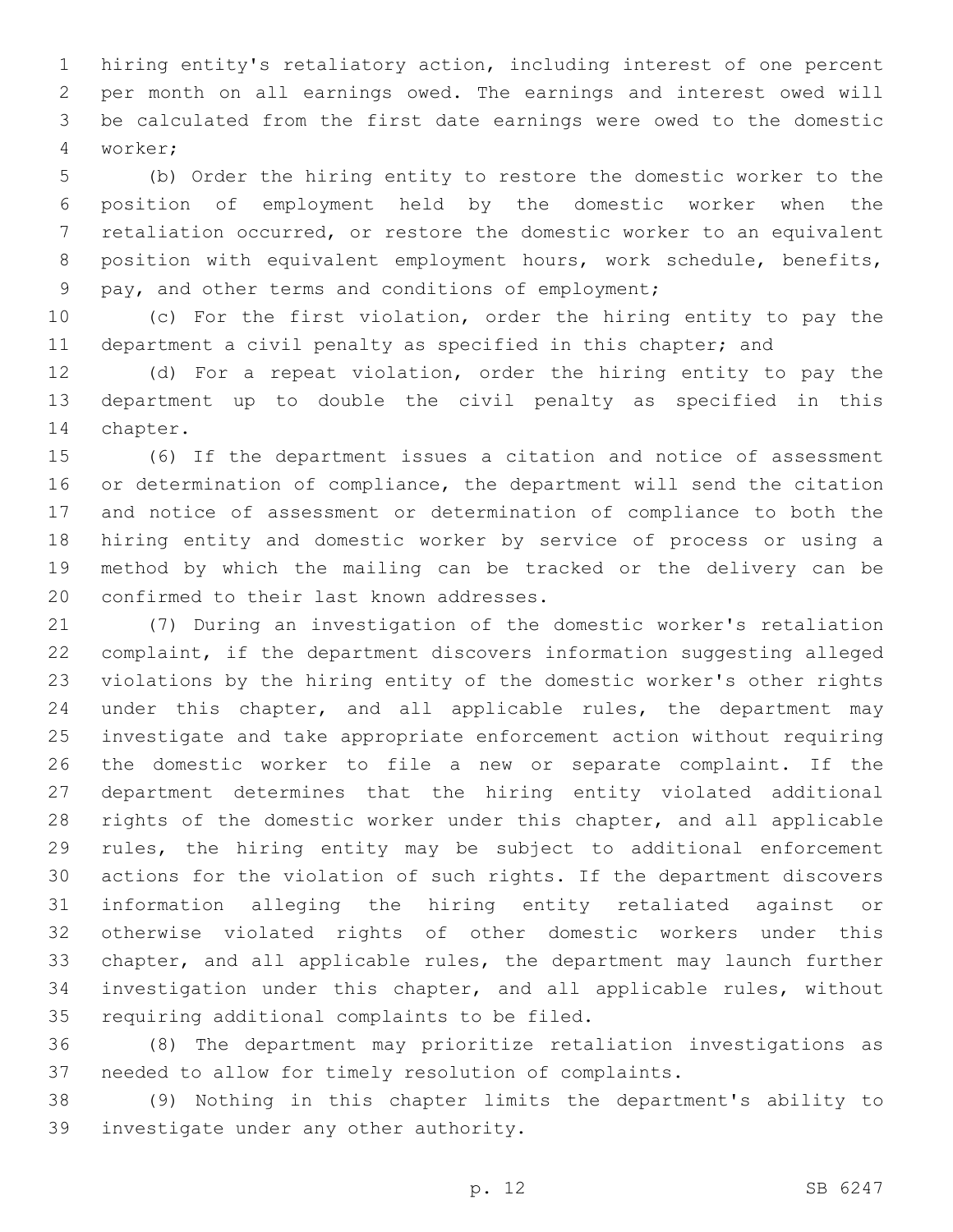(10) Nothing in this chapter limits a domestic worker's right to 2 pursue private legal action.

 NEW SECTION. **Sec. 11.** (1) If the department's investigation finds that a hiring entity retaliated against a domestic worker, pursuant to the procedures outlined in sections 9 and 10 of this act, the department may order the hiring entity to pay the department a civil penalty. A civil penalty for a hiring entity's retaliatory action will not be less than one thousand dollars or an amount equal to ten percent of the total amount of unpaid earnings attributable to the retaliatory action, whichever is greater. The maximum civil penalty for a hiring entity's retaliatory action shall be twenty thousand dollars for the first violation, and forty thousand dollars for each repeat violation.

 (2) The department may, at any time, waive or reduce any civil penalty assessed against a hiring entity under this section if the department determines that the hiring entity has taken corrective 17 action to remedy the retaliatory action.

 (3) The department will deposit civil penalties paid under this section in a fund dedicated to enforcement of this chapter.

 (4) Collections of amounts owed for unpaid citations and notices of assessment in this section will be handled pursuant to the 22 procedures outlined in RCW 49.48.086.

 NEW SECTION. **Sec. 12.** (1) A person, firm, or corporation aggrieved by a citation and notice of assessment or a determination of compliance may, within thirty days after the date of such decision, submit a request for reconsideration to the department setting forth the grounds for seeking such reconsideration, or submit an appeal to the director pursuant to the procedures outlined in subsection (4) of this section. If the department receives a timely request for reconsideration, the department will either accept the request or treat the request as a notice of appeal.

 (2) If a request for reconsideration is accepted, the department will send notice of the request for reconsideration to the hiring entity and the domestic worker. The department will determine if there are any valid reasons to reverse or modify the department's original decision to issue a citation and notice of assessment or determination of compliance within thirty days of receipt of such request. The department may extend this period by providing advance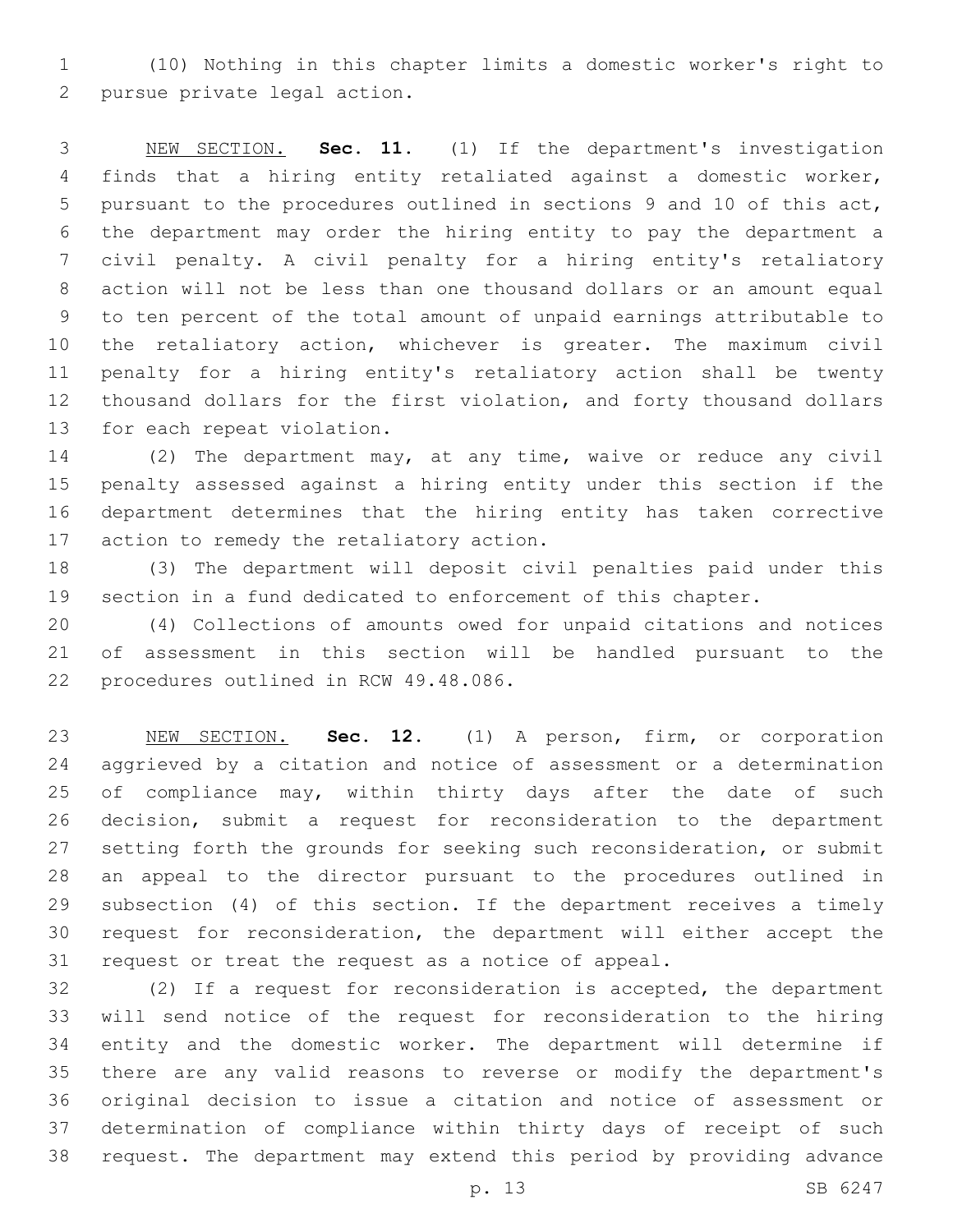written notice to the domestic worker and hiring entity setting forth good cause for an extension of the period and specifying the duration of the extension. After reviewing the reconsideration, the department will either:4

 (a) Notify the domestic worker and the hiring entity that the citation and notice of assessment or determination of compliance is 7 affirmed; or

 (b) Notify the domestic worker and the hiring entity that the citation and notice of assessment or determination of compliance has 10 been reversed or modified.

 (3) A request for reconsideration submitted to the department shall stay the effectiveness of the citation and notice of assessment or the determination of compliance pending the reconsideration 14 decision by the department.

 (4) Within thirty days after the date the department issues a citation and notice of assessment or a determination of compliance, or within thirty days after the date the department issues its decision on the request for reconsideration, a person, firm, or corporation aggrieved by a citation and notice of assessment or a determination of compliance may file with the director a notice of 21 appeal.

 (5) A notice of appeal filed with the director under this section shall stay the effectiveness of the citation and notice of assessment or the determination of compliance pending final review of the appeal by the director as provided for in chapter 34.05 RCW.

 (6) Upon receipt of a notice of appeal, the director shall assign the hearing to an administrative law judge of the office of administrative hearings to conduct the hearing and issue an initial order. The hearing and review procedures shall be conducted in accordance with chapter 34.05 RCW, and the standard of review by the administrative law judge of an appealed citation and notice of assessment or determination of compliance shall be de novo. Any party who seeks to challenge an initial order shall file a petition for administrative review with the director within thirty days after service of the initial order. The director shall conduct administrative review in accordance with chapter 34.05 RCW.

 (7) If a request for reconsideration is not submitted to the department within thirty days after the date of the original citation and notice of assessment or determination of compliance, and a person, firm, or corporation aggrieved by a citation and notice of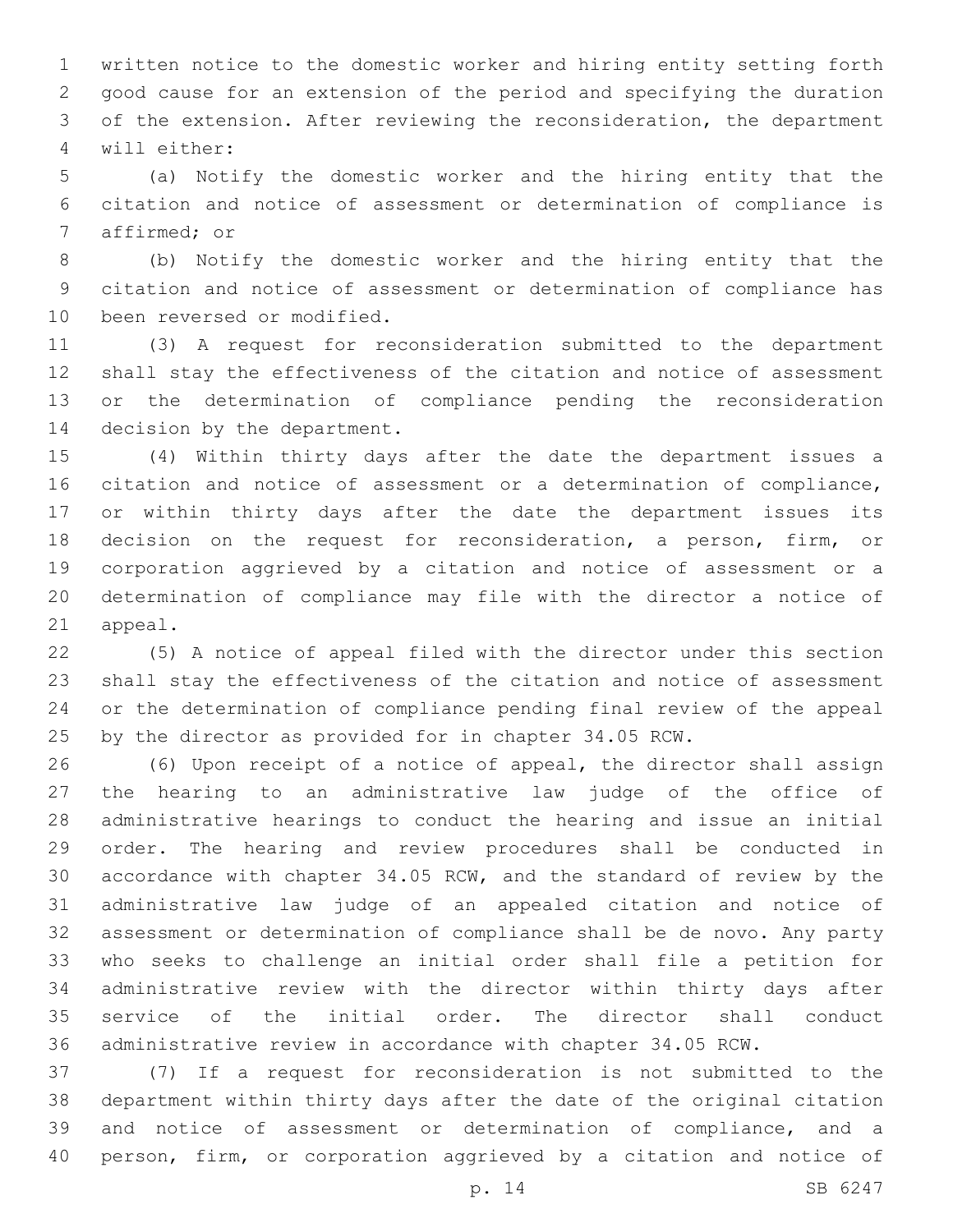assessment or determination of compliance did not submit an appeal to the director, then the citation and notice of assessment or determination of compliance is final and binding, and not subject to 4 further appeal.

 (8) The director shall issue all final orders after appeal of the initial order. The final order of the director is subject to judicial 7 review in accordance with chapter 34.05 RCW.

 (9) Director's orders that are not appealed within the time period specified in this section and chapter 34.05 RCW are final and 10 binding, and not subject to further appeal.

 (10) A hiring entity who fails to allow adequate inspection of records in an investigation by the department within a reasonable time period may not use such records in any appeal to challenge the correctness of any determination by the department.

 NEW SECTION. **Sec. 13.** The department may adopt rules to implement this chapter.

 NEW SECTION. **Sec. 14.** This chapter establishes minimum standards for wages and working conditions of domestic workers in this state, unless exempted herefrom, and is in addition to and supplementary to any other federal, state, or local law or ordinance, or any rule or regulation issued thereunder. Any standards or rights established by any applicable federal, state, or local law or 23 ordinance, or any rule or regulation issued thereunder, which are more favorable to domestic workers than the minimum standards and rights established by this chapter, or any rule or regulation issued hereunder, shall not be affected by this chapter and such other laws, or rules or regulations, shall be in full force and effect and may be enforced as provided by law. The remedies provided by this chapter are not exclusive and are concurrent with any other remedy provided by law.

 NEW SECTION. **Sec. 15.** The attorney general's office shall develop and make available a model disclosure statement which describes a hiring entity's obligations and domestic worker's rights under this chapter, in at least eight of the most commonly spoken languages in Washington state. The disclosure statement must include notice about any state law, rule, or regulation governing maternity disability leave and indicate that federal or local ordinances, laws,

p. 15 SB 6247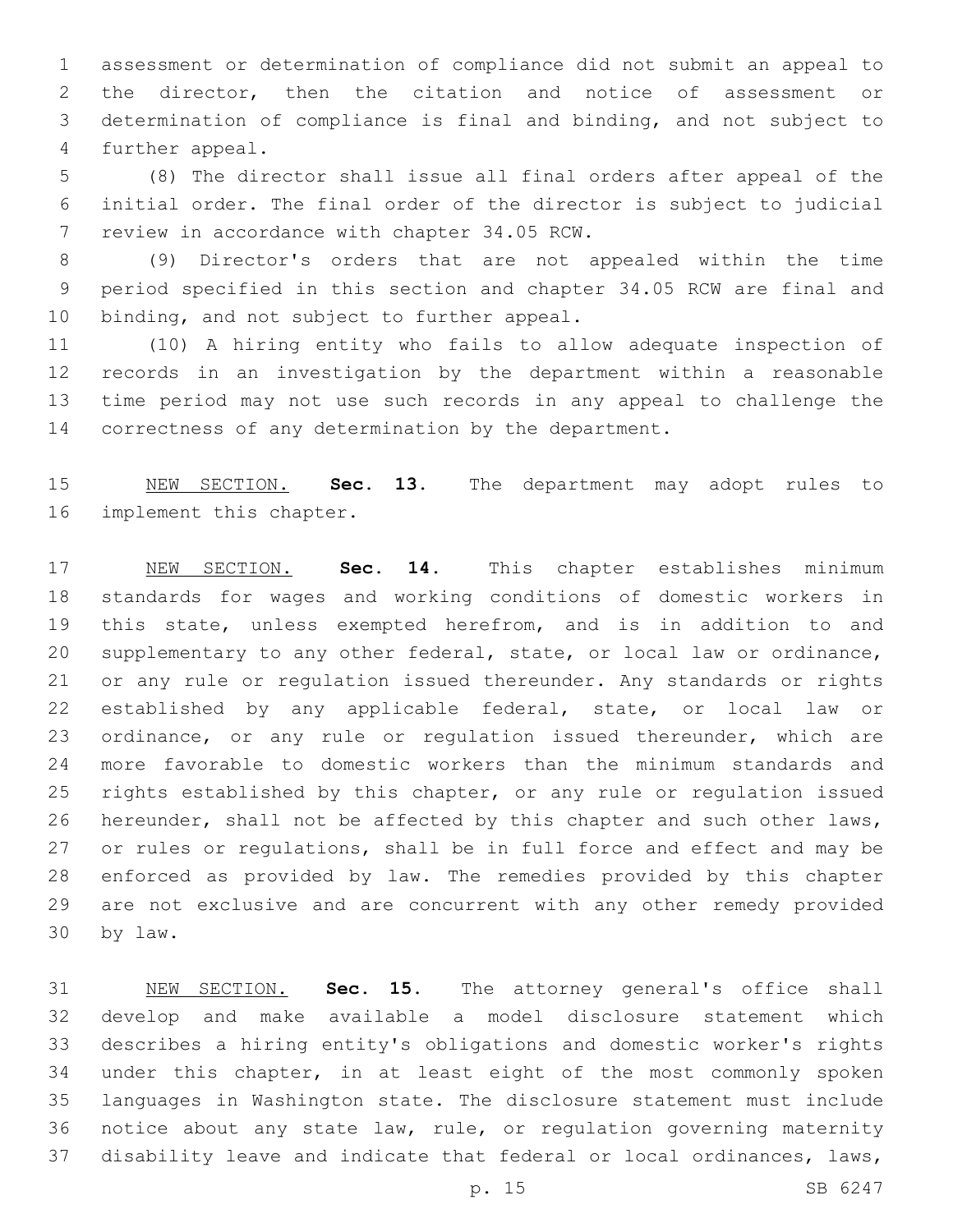rules, or regulations may also apply. The model disclosure must also include a telephone number and an address of the department to enable domestic workers to obtain more rights, obligations, and enforcement.

 NEW SECTION. **Sec. 16.** The attorney general's office shall develop and make available a model written agreement, which describes a hiring entity's obligations and domestic worker's rights under this act in at least eight of the most commonly spoken languages.

 NEW SECTION. **Sec. 17.** (1) A domestic worker who deems themselves injured by a violation of this act has the right to bring forward any civil action, in a court of competent jurisdiction, for any violation of rights pursuant to this act. This means any legal action necessary to collect such claim, and the hiring entity shall be required to pay the costs and such reasonable attorneys' fees as may be allowed by the court.

 (2) Any agreement between such domestic worker and the hiring entity allowing the domestic worker to receive less than what is due under this chapter shall be no defense to such action.

NEW SECTION. **Sec. 18.** (1) The department may:

 (a) Upon obtaining information indicating a hiring entity may be committing a violation under this chapter, except for section 4 of this act, conduct investigations to ensure compliance with this 22 chapter;

 (b) Order the payment of all wages owed the domestic worker and institute actions necessary for the collection of the sums determined 25 owed; and

 (c) Take assignments of wage claims and prosecute actions for the collection of wages of persons who are financially unable to employ counsel when in the judgment of the director of the department the 29 claims are valid and enforceable in the courts.

 (2) The director of the department or any authorized representative may, for the purpose of carrying out this chapter:

 (a) Issue subpoenas to compel the attendance of witnesses or parties and the production of books, papers, or records;

(b) Administer oaths and examine witnesses under oath;

(c) Take the verification of proof of instruments of writing; and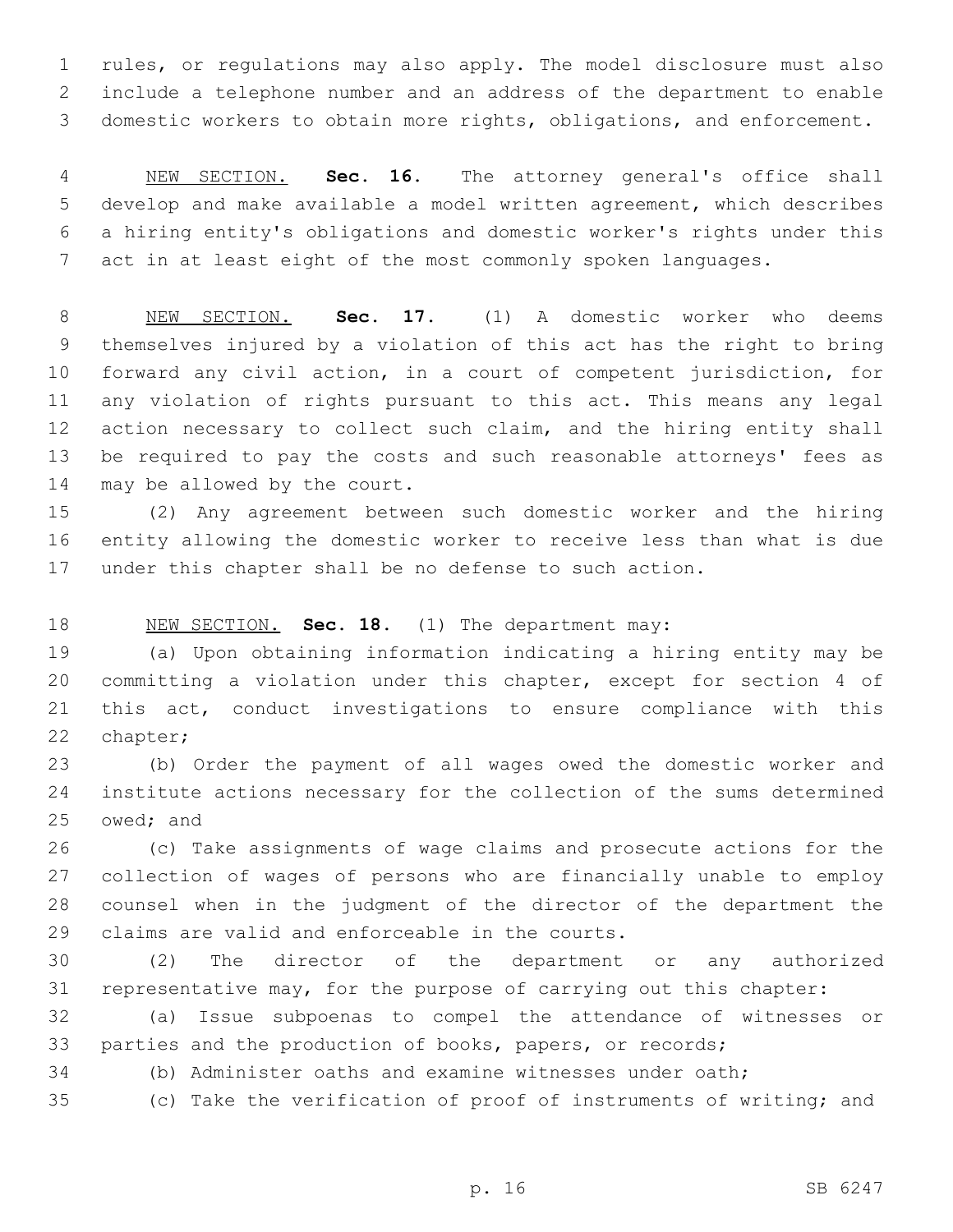(d) Take depositions and affidavits. If assignments for wage claims are taken, court costs shall not be payable by the department 3 for prosecuting such suits.

 (3) The director shall have a seal inscribed "Department of Labor and Industries—State of Washington" and all courts shall take judicial notice of such seal. Obedience to subpoenas issued by the director or authorized representative shall be enforced by the courts 8 in any county.

 NEW SECTION. **Sec. 19.** (1) A work group on domestic workers administered by the attorney general's office is formed to establish: (a) A structure for an ongoing domestic worker standards board, including determining the authority and scope of the board. Such authority and scope shall include, but are not limited to, training 14 on relevant labor laws, benefits, and protections; discrimination and 15 sexual harassment; workplace safety standards; requirements on tax 16 obligations; job skills and accreditation; fair scheduling practices; scope of rights and benefits that may apply to independent contractors; outreach, education, and enforcement practices to ensure compliance with applicable labor standards and to provide effective and updated information to both hiring entities and domestic workers;

 (b) An infrastructure and outreach plan regarding paid sick leave, paid family and medical leave provisions of the minimum wage act for domestic workers, and accessing to other applicable benefits 24 including, but not limited to, paid time off and health care 25 benefits;

 (c) Methods to make the Washington state industrial insurance state fund available for hiring entities to provide industrial 28 insurance coverage for domestic workers.

 (2) The work group shall also make recommendations to the department on legislative, regulatory, or other changes that should be made to the way hiring entities or domestic workers engage with the department system and explore the possible role of intermediary nonprofit organizations that assist or refer directly impacted 34 domestic workers.

 (3) The work group shall include at least one representative from each of the following groups that reflects a balance in membership 37 and interests:

(a) Directly impacted domestic workers employed in private homes;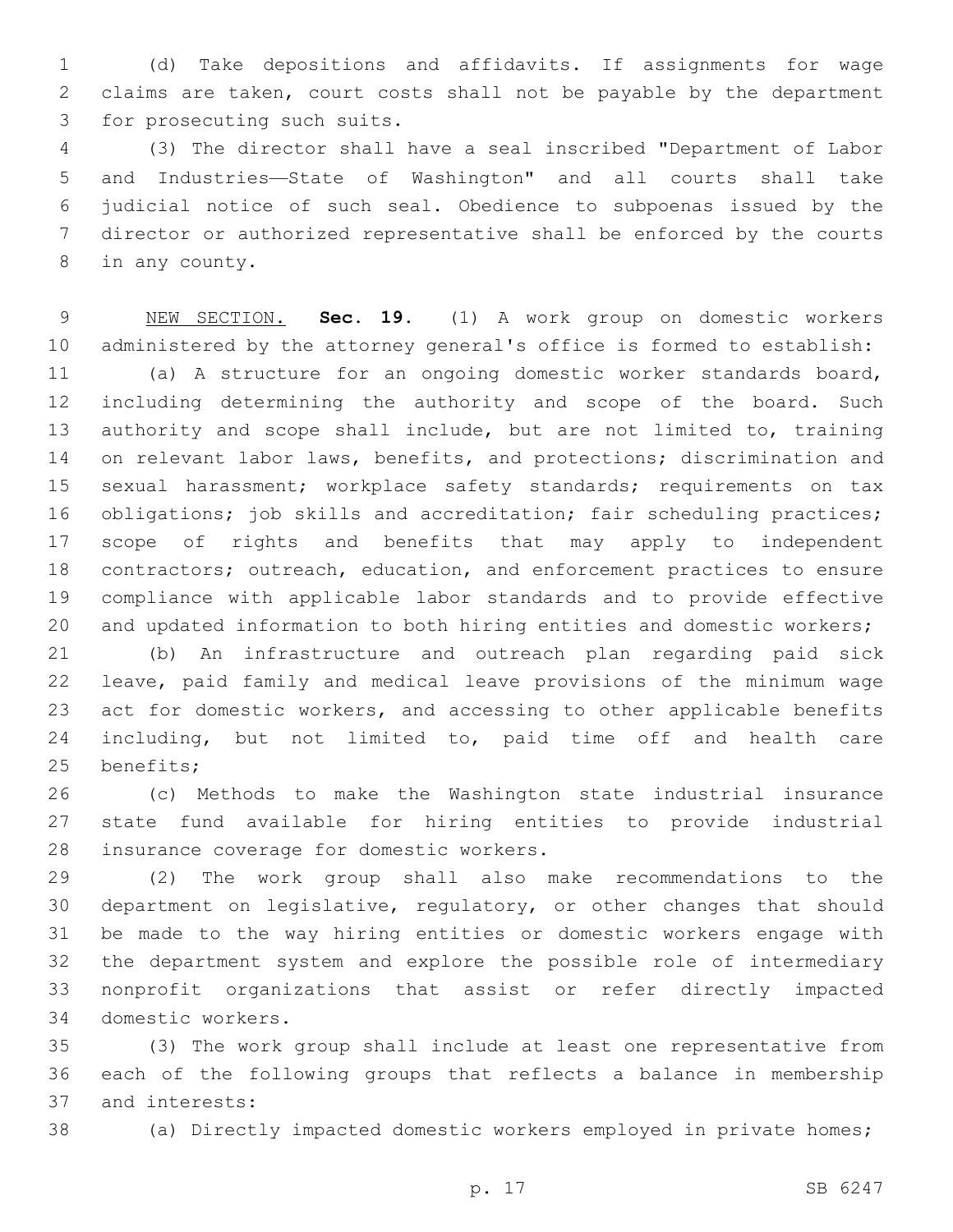(b) Unions, work centers, or intermediary nonprofit organizations that assist or refer such directly impacted workers;

 (c) Hiring entities who directly employ single domestic workers 4 in private homes;

 (d) An organization that educates and organizes household hiring 6 entities;

 (e) Legislators from both caucuses of each chamber of the 8 legislature, appointed by their respective caucus;

 (f) At least two members of the department in an ex officio capacity with dedicated expertise of industrial insurance and wage 11 and hour laws and rules; and

 (g) One representative from the department of social and health 13 services.

 (4) Representatives shall be appointed by the governor by June 1, 15 2020.

 (5) The work group shall report its findings to the appropriate committees of the legislature and the department by April 1, 2021.

 **Sec. 20.** RCW 49.46.010 and 2015 c 299 s 3 are each amended to 19 read as follows:

20 As used in this chapter:

(1) "Director" means the director of labor and industries;

22 (2) "Employ" includes to permit to work;

 (3) "Employee" includes any individual employed by an employer 24 but shall not include:

 (a) Any individual (i) employed as a hand harvest laborer and paid on a piece rate basis in an operation which has been, and is generally and customarily recognized as having been, paid on a piece rate basis in the region of employment; (ii) who commutes daily from his or her permanent residence to the farm on which he or she is employed; and (iii) who has been employed in agriculture less than thirteen weeks during the preceding calendar year;

 (b) Any individual employed in casual labor in or about a private home, unless performed in the course of the employer's trade, 34 business, or profession;

 (c) Any individual employed in a bona fide executive, administrative, or professional capacity or in the capacity of outside salesperson as those terms are defined and delimited by rules of the director. However, those terms shall be defined and delimited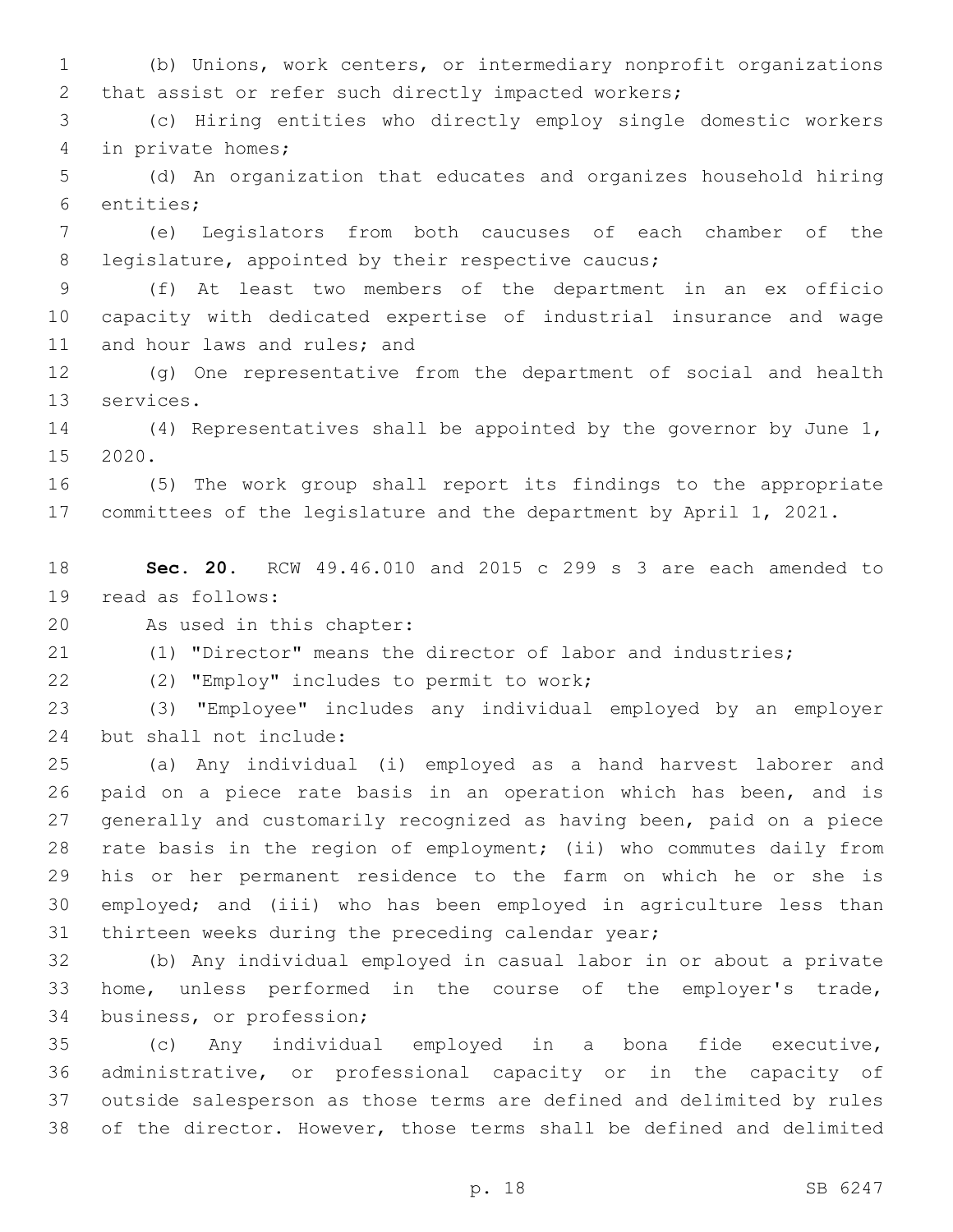by the human resources director pursuant to chapter 41.06 RCW for employees employed under the director of personnel's jurisdiction;

 (d) Any individual engaged in the activities of an educational, charitable, religious, state or local governmental body or agency, or nonprofit organization where the employer-employee relationship does not in fact exist or where the services are rendered to such organizations gratuitously. If the individual receives reimbursement in lieu of compensation for normally incurred out-of-pocket expenses or receives a nominal amount of compensation per unit of voluntary service rendered, an employer-employee relationship is deemed not to exist for the purpose of this section or for purposes of membership or qualification in any state, local government, or publicly supported retirement system other than that provided under chapter 14 41.24 RCW;

 (e) Any individual employed full time by any state or local governmental body or agency who provides voluntary services but only with regard to the provision of the voluntary services. The voluntary services and any compensation therefor shall not affect or add to qualification, entitlement, or benefit rights under any state, local government, or publicly supported retirement system other than that 21 provided under chapter 41.24 RCW;

 (f) Any newspaper vendor, carrier, or delivery person selling or distributing newspapers on the street, to offices, to businesses, or from house to house and any freelance news correspondent or 25 "stringer" who, using his or her own equipment, chooses to submit material for publication for free or a fee when such material is 27 published;

 (g) Any carrier subject to regulation by Part 1 of the Interstate 29 Commerce Act;

 (h) Any individual engaged in forest protection and fire 31 prevention activities;

 (i) Any individual employed by any charitable institution charged with child care responsibilities engaged primarily in the development of character or citizenship or promoting health or physical fitness or providing or sponsoring recreational opportunities or facilities for young people or members of the armed forces of the United States;

 (j) Any individual whose duties require that he or she reside or sleep at the place of his or her employment or who otherwise spends a substantial portion of his or her work time subject to call, and not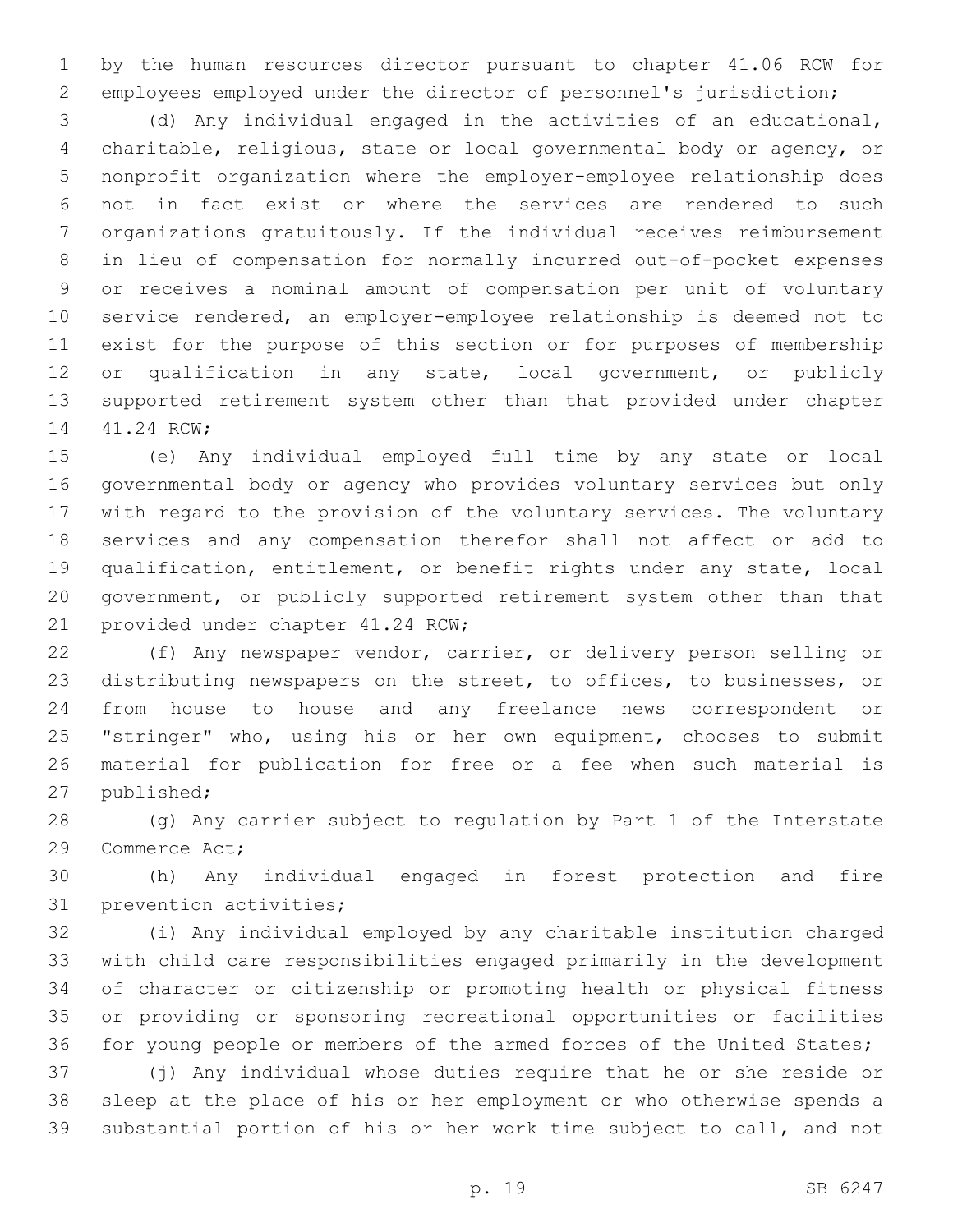engaged in the performance of active duties, except for domestic 2 workers as defined in section 2 of this act;

 (k) Any resident, inmate, or patient of a state, county, or municipal correctional, detention, treatment or rehabilitative 5 institution;

 (l) Any individual who holds a public elective or appointive office of the state, any county, city, town, municipal corporation or quasi municipal corporation, political subdivision, or any 9 instrumentality thereof, or any employee of the state legislature;

 (m) All vessel operating crews of the Washington state ferries 11 operated by the department of transportation;

 (n) Any individual employed as a seaman on a vessel other than an 13 American vessel;

 (o) An individual who is at least sixteen years old but under twenty-one years old, in his or her capacity as a player for a junior ice hockey team that is a member of a regional, national, or international league and that contracts with an arena owned, operated, or managed by a public facilities district created under 19 chapter 36.100 RCW;

 (4) "Employer" includes any individual, partnership, association, corporation, business trust, or any person or group of persons acting directly or indirectly in the interest of an employer in relation to 23 an employee;

 (5) "Occupation" means any occupation, service, trade, business, industry, or branch or group of industries or employment or class of employment in which employees are gainfully employed;

 (6) "Retail or service establishment" means an establishment seventy-five percent of whose annual dollar volume of sales of goods or services, or both, is not for resale and is recognized as retail 30 sales or services in the particular industry;

 (7) "Wage" means compensation due to an employee by reason of employment, payable in legal tender of the United States or checks on banks convertible into cash on demand at full face value, subject to such deductions, charges, or allowances as may be permitted by rules 35 of the director.

 **Sec. 21.** RCW 49.60.040 and 2018 c 176 s 2 are each amended to 37 read as follows:

 The definitions in this section apply throughout this chapter 39 unless the context clearly requires otherwise.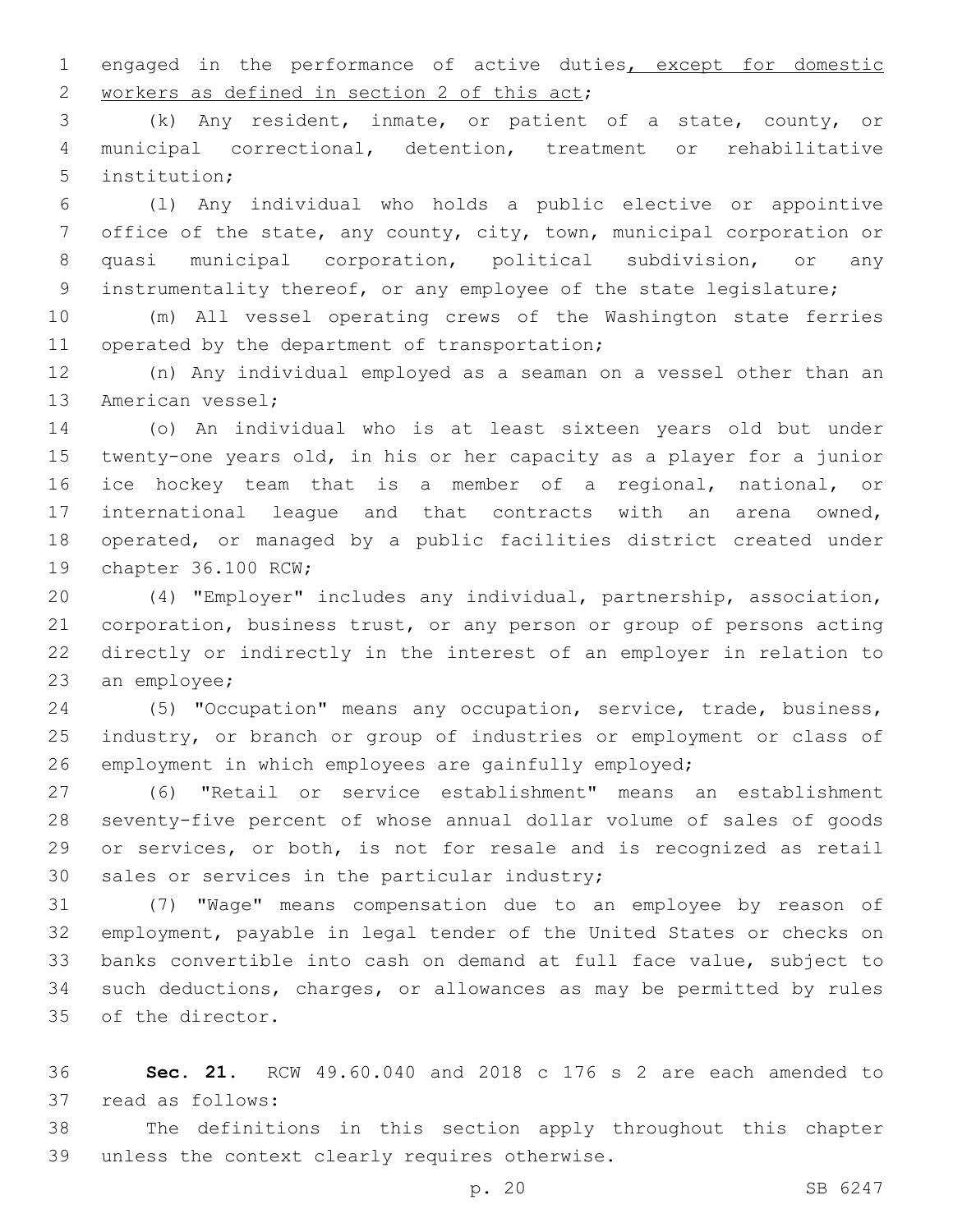(1) "Aggrieved person" means any person who: (a) Claims to have been injured by an unfair practice in a real estate transaction; or (b) believes that he or she will be injured by an unfair practice in a real estate transaction that is about to occur.4

 (2) "Any place of public resort, accommodation, assemblage, or amusement" includes, but is not limited to, any place, licensed or unlicensed, kept for gain, hire, or reward, or where charges are made for admission, service, occupancy, or use of any property or facilities, whether conducted for the entertainment, housing, or lodging of transient guests, or for the benefit, use, or accommodation of those seeking health, recreation, or rest, or for the burial or other disposition of human remains, or for the sale of goods, merchandise, services, or personal property, or for the rendering of personal services, or for public conveyance or 15 transportation on land, water, or in the air, including the stations and terminals thereof and the garaging of vehicles, or where food or beverages of any kind are sold for consumption on the premises, or 18 where public amusement, entertainment, sports, or recreation of any kind is offered with or without charge, or where medical service or care is made available, or where the public gathers, congregates, or assembles for amusement, recreation, or public purposes, or public halls, public elevators, and public washrooms of buildings and structures occupied by two or more tenants, or by the owner and one or more tenants, or any public library or educational institution, or 25 schools of special instruction, or nursery schools, or day care centers or children's camps: PROVIDED, That nothing contained in this definition shall be construed to include or apply to any institute, bona fide club, or place of accommodation, which is by its nature distinctly private, including fraternal organizations, though where 30 public use is permitted that use shall be covered by this chapter; nor shall anything contained in this definition apply to any educational facility, columbarium, crematory, mausoleum, or cemetery operated or maintained by a bona fide religious or sectarian institution.34

 (3) "Commission" means the Washington state human rights commission.36

 (4) "Complainant" means the person who files a complaint in a 38 real estate transaction.

 (5) "Covered multifamily dwelling" means: (a) Buildings consisting of four or more dwelling units if such buildings have one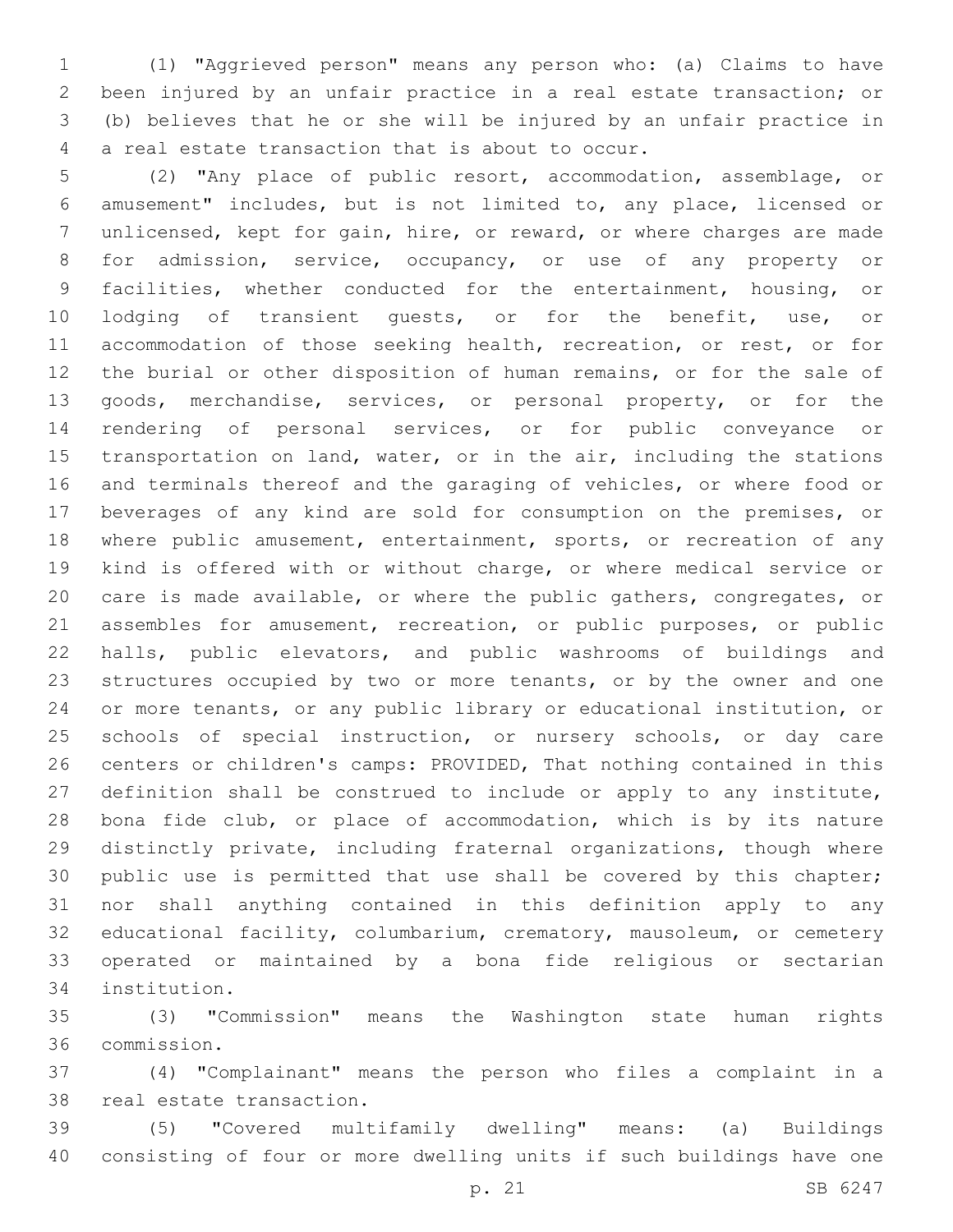or more elevators; and (b) ground floor dwelling units in other buildings consisting of four or more dwelling units.

 (6) "Credit transaction" includes any open or closed end credit transaction, whether in the nature of a loan, retail installment transaction, credit card issue or charge, or otherwise, and whether for personal or for business purposes, in which a service, finance, or interest charge is imposed, or which provides for repayment in scheduled payments, when such credit is extended in the regular course of any trade or commerce, including but not limited to transactions by banks, savings and loan associations or other financial lending institutions of whatever nature, stock brokers, or by a merchant or mercantile establishment which as part of its ordinary business permits or provides that payment for purchases of 14 property or service therefrom may be deferred.

 (7)(a) "Disability" means the presence of a sensory, mental, or 16 physical impairment that:

(i) Is medically cognizable or diagnosable; or

18 (ii) Exists as a record or history; or

(iii) Is perceived to exist whether or not it exists in fact.

 (b) A disability exists whether it is temporary or permanent, common or uncommon, mitigated or unmitigated, or whether or not it limits the ability to work generally or work at a particular job or whether or not it limits any other activity within the scope of this 24 chapter.

 (c) For purposes of this definition, "impairment" includes, but 26 is not limited to:

 (i) Any physiological disorder, or condition, cosmetic disfigurement, or anatomical loss affecting one or more of the following body systems: Neurological, musculoskeletal, special sense organs, respiratory, including speech organs, cardiovascular, reproductive, digestive, genitor-urinary, hemic and lymphatic, skin, 32 and endocrine; or

 (ii) Any mental, developmental, traumatic, or psychological disorder, including but not limited to cognitive limitation, organic brain syndrome, emotional or mental illness, and specific learning disabilities.36

 (d) Only for the purposes of qualifying for reasonable accommodation in employment, an impairment must be known or shown through an interactive process to exist in fact and: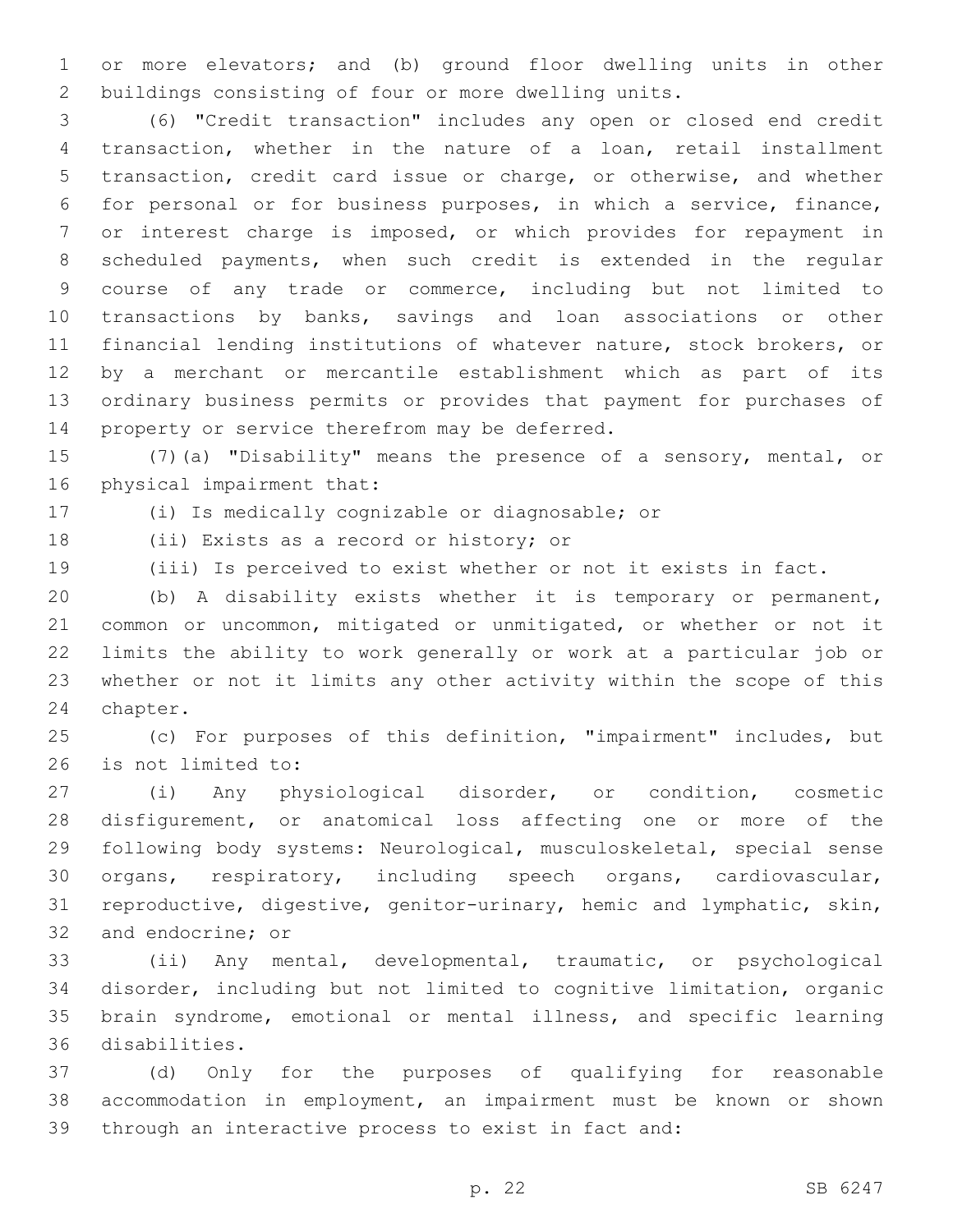(i) The impairment must have a substantially limiting effect upon the individual's ability to perform his or her job, the individual's ability to apply or be considered for a job, or the individual's access to equal benefits, privileges, or terms or conditions of 5 employment; or

 (ii) The employee must have put the employer on notice of the existence of an impairment, and medical documentation must establish a reasonable likelihood that engaging in job functions without an accommodation would aggravate the impairment to the extent that it 10 would create a substantially limiting effect.

 (e) For purposes of (d) of this subsection, a limitation is not 12 substantial if it has only a trivial effect.

 (8) "Dog guide" means a dog that is trained for the purpose of guiding blind persons or a dog that is trained for the purpose of 15 assisting hearing impaired persons.

 (9) "Dwelling" means any building, structure, or portion thereof that is occupied as, or designed or intended for occupancy as, a residence by one or more families, and any vacant land that is offered for sale or lease for the construction or location thereon of 20 any such building, structure, or portion thereof.

 (10) "Employee" does not include any individual employed by his 22 or her parents, spouse, or child( $(-$  or in the domestic service of any 23 <del>person</del>)).

 (11) "Employer" includes any person acting in the interest of an 25 employer or hiring entity, directly or indirectly, who employs eight 26 or more persons, unless hiring for domestic services, and does not include any religious or sectarian organization not organized for 28 private profit.

 (12) "Employment agency" includes any person undertaking with or without compensation to recruit, procure, refer, or place employees 31 ((for an employer)).

 (13) "Families with children status" means one or more individuals who have not attained the age of eighteen years being domiciled with a parent or another person having legal custody of such individual or individuals, or with the designee of such parent 36 or other person having such legal custody, with the written permission of such parent or other person. Families with children status also applies to any person who is pregnant or is in the process of securing legal custody of any individual who has not 40 attained the age of eighteen years.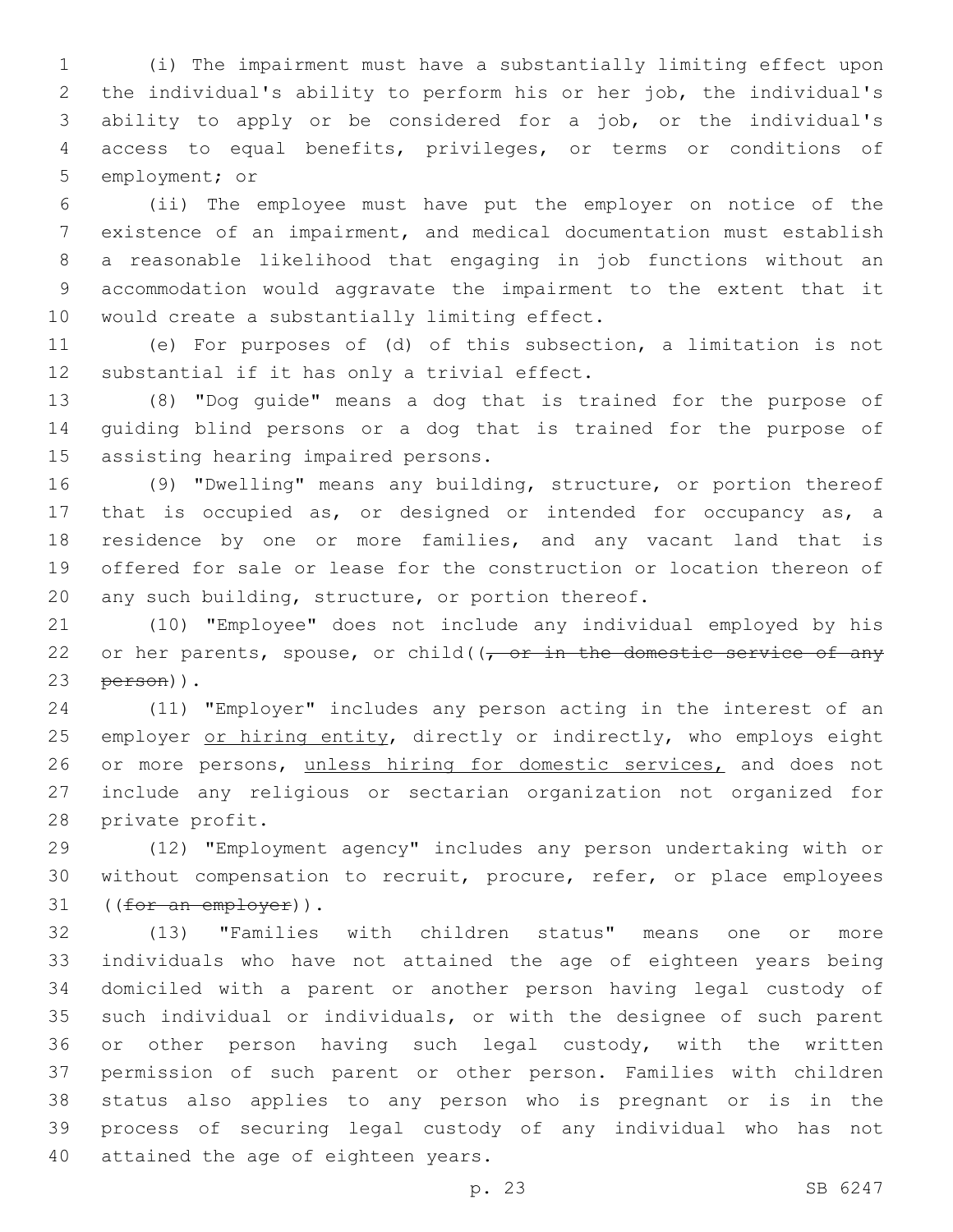(14) "Full enjoyment of" includes the right to purchase any service, commodity, or article of personal property offered or sold on, or by, any establishment to the public, and the admission of any person to accommodations, advantages, facilities, or privileges of any place of public resort, accommodation, assemblage, or amusement, without acts directly or indirectly causing persons of any particular race, creed, color, sex, sexual orientation, national origin, or with any sensory, mental, or physical disability, or the use of a trained dog guide or service animal by a person with a disability, to be treated as not welcome, accepted, desired, or solicited.

 (15) "Honorably discharged veteran or military status" means a 12 person who is:

(a) A veteran, as defined in RCW 41.04.007; or

 (b) An active or reserve member in any branch of the armed forces 15 of the United States, including the national guard, coast guard, and 16 armed forces reserves.

 (16) "Labor organization" includes any organization which exists for the purpose, in whole or in part, of dealing with employers concerning grievances or terms or conditions of employment, or for other mutual aid or protection in connection with employment.

 (17) "Marital status" means the legal status of being married, 22 single, separated, divorced, or widowed.

(18) "National origin" includes "ancestry."23

 (19) "Person" includes one or more individuals, partnerships, associations, organizations, corporations, cooperatives, legal representatives, trustees and receivers, or any group of persons; it includes any owner, lessee, proprietor, manager, agent, or employee, 28 whether one or more natural persons; and further includes any political or civil subdivisions of the state and any agency or instrumentality of the state or of any political or civil subdivision 31 thereof.

 (20) "Premises" means the interior or exterior spaces, parts, components, or elements of a building, including individual dwelling units and the public and common use areas of a building.

 (21) "Real estate transaction" includes the sale, appraisal, brokering, exchange, purchase, rental, or lease of real property, transacting or applying for a real estate loan, or the provision of 38 brokerage services.

 (22) "Real property" includes buildings, structures, dwellings, real estate, lands, tenements, leaseholds, interests in real estate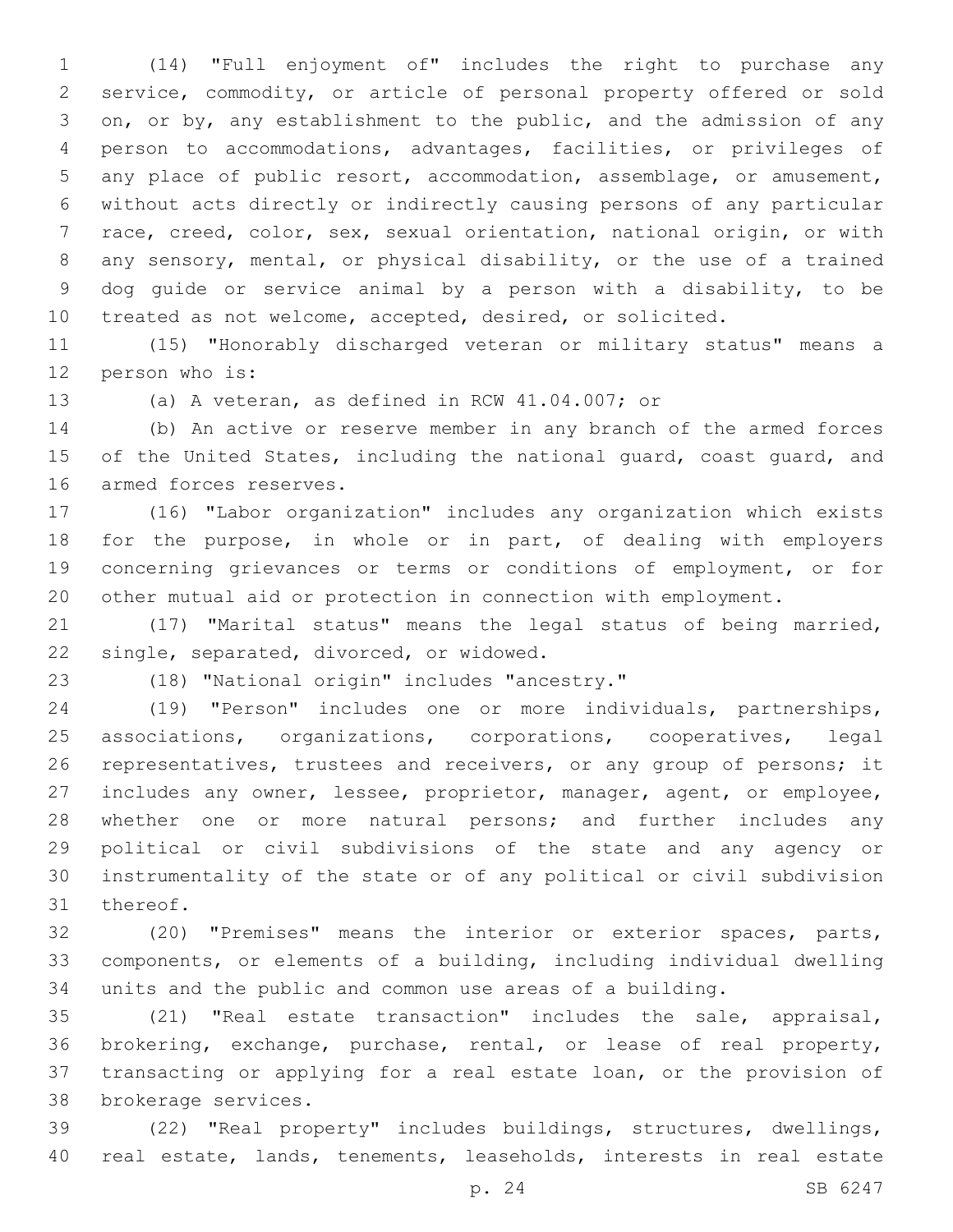cooperatives, condominiums, and hereditaments, corporeal and 2 incorporeal, or any interest therein.

 (23) "Respondent" means any person accused in a complaint or amended complaint of an unfair practice in a real estate transaction.

 (24) "Service animal" means any dog or miniature horse, as discussed in RCW 49.60.214, that is individually trained to do work or perform tasks for the benefit of an individual with a disability, including a physical, sensory, psychiatric, intellectual, or other mental disability. The work or tasks performed by the service animal must be directly related to the individual's disability. Examples of work or tasks include, but are not limited to, assisting individuals who are blind or have low vision with navigation and other tasks, alerting individuals who are deaf or hard of hearing to the presence 14 of people or sounds, providing nonviolent protection or rescue work, pulling a wheelchair, assisting an individual during a seizure, alerting individuals to the presence of allergens, retrieving items such as medicine or the telephone, providing physical support and assistance with balance and stability to individuals with mobility disabilities, and helping persons with psychiatric and neurological disabilities by preventing or interrupting impulsive or destructive behaviors. The crime deterrent effects of an animal's presence and 22 the provision of emotional support, well-being, comfort, or companionship do not constitute work or tasks. This subsection does not apply to RCW 49.60.222 through 49.60.227 with respect to housing 25 accommodations or real estate transactions.

26 (25) "Sex" means gender.

 (26) "Sexual orientation" means heterosexuality, homosexuality, bisexuality, and gender expression or identity. As used in this definition, "gender expression or identity" means having or being perceived as having a gender identity, self-image, appearance, behavior, or expression, whether or not that gender identity, self- image, appearance, behavior, or expression is different from that traditionally associated with the sex assigned to that person at 34 birth.

 NEW SECTION. **Sec. 22.** Sections 1 through 19 of this act constitute a new chapter in Title 49 RCW.

 NEW SECTION. **Sec. 23.** Sections 1 through 18, 20, and 21 of this act take effect July 1, 2021.